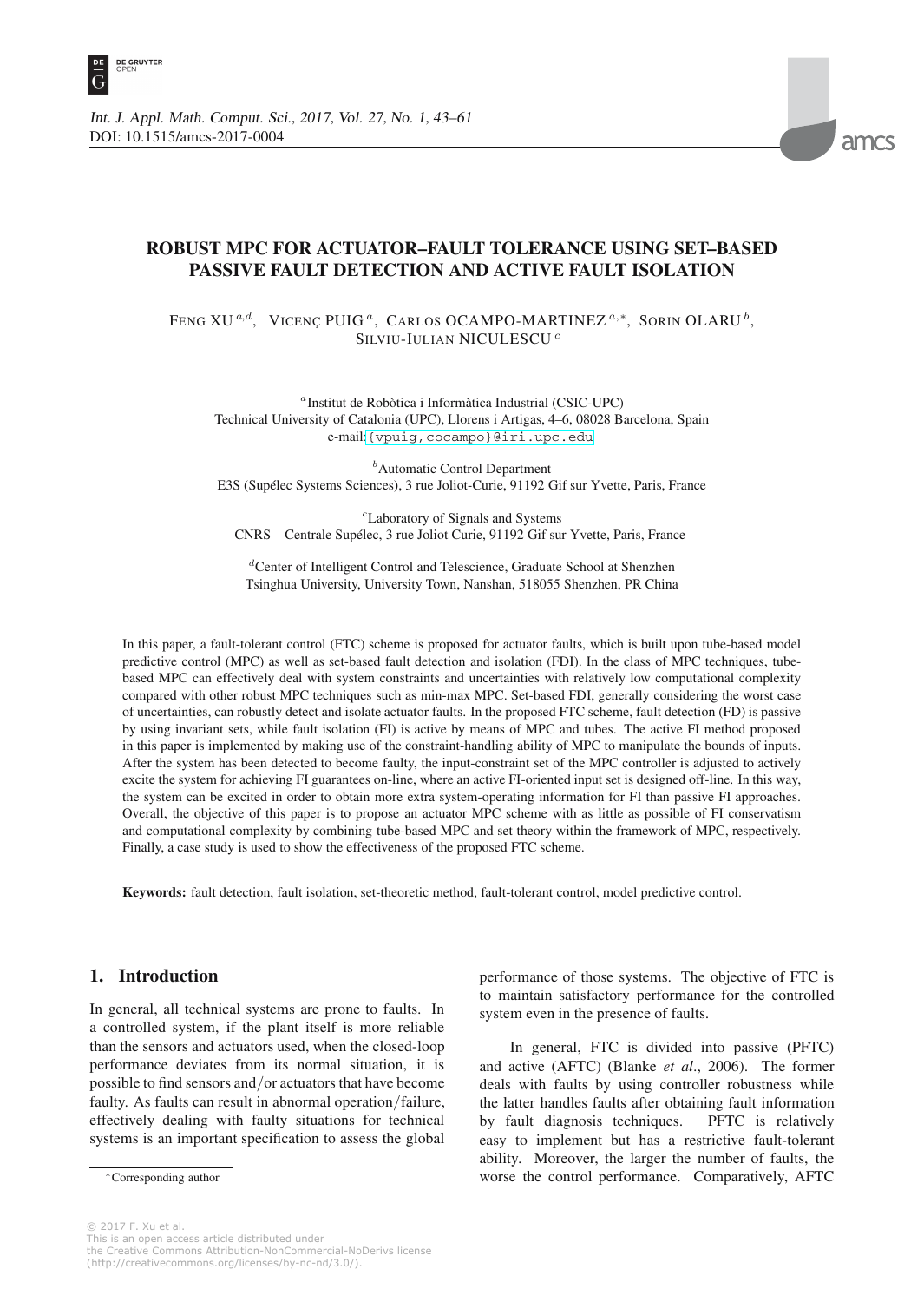is more flexible because it contains a fault diagnosis module to obtain real-time fault information. With the obtained fault information, AFTC can deal with faults more effectively. The fault diagnosis procedure embedded in an FTC scheme generally includes three steps: fault detection, fault isolation and fault estimation. Although AFTC is the topic of the proposed FTC scheme, this paper focuses more on the FD and FI tasks and assumes that actuator-fault magnitudes are known in advance. However, for FTC based on fault estimation and accommodation, the readers are referred to the works by Jiang and Chowdhury (2005), Jiang *et al*. (2006) or Xu *et al*. (2012). Additionally, due to a relatively low complexity and the ability of dealing with system constraints, MPC is chosen as the control strategy for the proposed scheme (Boskovic and Mehra, 2002; Maciejowski, 1999; Yang and Maciejowski, 2015). As an optimization-based method, robust MPC itself has a degree of the PFTC ability with respect to additive uncertainties (Borrelli *et al*., 2013).

In the work of Ocampo-Martinez *et al*. (2010), an actuator FTC scheme using feedback-gain control and invariant sets was proposed, where a bank of controllers were designed to handle faults in different actuators and the FDI task was implemented by using invariant set-based passive FDI methods. However, this scheme does not consider constraints on system variables and needs to wait until the residual has entered into its invariant set to isolate faults. In the work of Sun *et al*. (2008), a fault-tolerant model predictive control (FTMPC) scheme using the Kalman filter was proposed, which focused on the implementation of an FTMPC scheme without addressing in detail the features such as feasibility. Yetendje *et al*. (2011) presented an actuator FTMPC scheme with invariant set-based FDI, which had relatively low complexity because of the use of invariant sets for FDI. However, due to passive implementation of FDI, the set separation-based FDI condition is more conservative, which implies the loss of the potential FDI and FTC performance to some extent. The same authors extend the previous approach to the sensor case using a multisensor scheme (Yetendje *et al*., 2012). Raimondo *et al*. (2013) proposed an FTMPC scheme using set-membership FDI. Their work used an approach that combined passive FD and active FI, but employed a different implementing method. The active FI method proposed by Raimondo *et al*. (2013) can reduce the FI conservatism, at the cost of high computational complexity due to the requirement of computing fault-separating inputs on-line. Moreover, the scheme proposed by Raimondo *et al*. (2013) does not provide guaranteed FI conditions to check in advance whether or not the faults considered are isolable.

Since faults in actuators and sensors generally have different features, the current paper focuses on actuator faults by exploiting the potential of the proposed scheme. In particular, the objective of this paper is to propose a new scheme of actuator FTMPC not only to obtain less conservative FI and FI guarantees, but also to implement FTC with relatively low complexity. The proposed FTC scheme can also obtain a balance between the FI complexity and conservatism. In the scheme, FD is passively implemented with invariant sets while FI is actively carried out by using MPC and tubes that can isolate faults during the transition induced by faults.

The principle of active FI consists in adjusting the input-constraint set of the MPC controller to an off-line designed FI-oriented input set that can guarantee FI. In real time, whenever a fault is detected, the designed input set is used as the temporary input-constraint set of the MPC controller to implement FI during the transition. Moreover, since this input set is constructed off-line, guaranteed FI conditions can be verified off-line by using invariant sets and established on-line by the MPC controller for on-line FI guarantees. The proposed FTC scheme is shown in Fig. 1, where *NS* stands for *nominal system* and the subscript  $k$  is only used to show that the discrete-time system is considered in this paper.

The advantages of the proposed scheme are twofold. First, a new actuator FTC scheme integrating MPC with set-based FDI to retain the advantages is proposed. Second, a new active FI strategy built upon tube-based MPC to obtain FI guarantees as well as a balance of FI conservatism and complexity is implemented. The work presented in this paper is inspired by our preliminary results (Xu *et al*., 2014).

The remainder of this paper is divided into five sections. Section 2, introduces the proposed FTC scheme. Section 3 presents the FDI strategy based on invariant sets and tubes. Section 4 introduces the FTC approach. In Section 5, a case study is used to show the effectiveness of the proposed scheme. Finally, Section 6 gives some conclusions on the approach.

Note that, in this paper, the inequalities are understood element-wise,  $O$ ,  $I$  and diag( $\cdot$ ) denote the zero, the identity and the diagonal matrices with suitable dimensions, respectively, |·| represents the element-wise absolute value,  $\mathbb{B}^r$  is a box composed of r unitary intervals, and  $\oplus$  and  $\ominus$  denote the Minkowski sum and Pontryagin difference, respectively.

#### **2. System description**

**2.1. Plant model.** It is assumed that the monitored system is described by a linear discrete time-invariant model including actuator faults, disturbances and noises:

$$
x_{k+1} = Ax_k + BFu_k + \omega_k, \tag{1a}
$$

$$
y_k = Cx_k + \eta_k,\tag{1b}
$$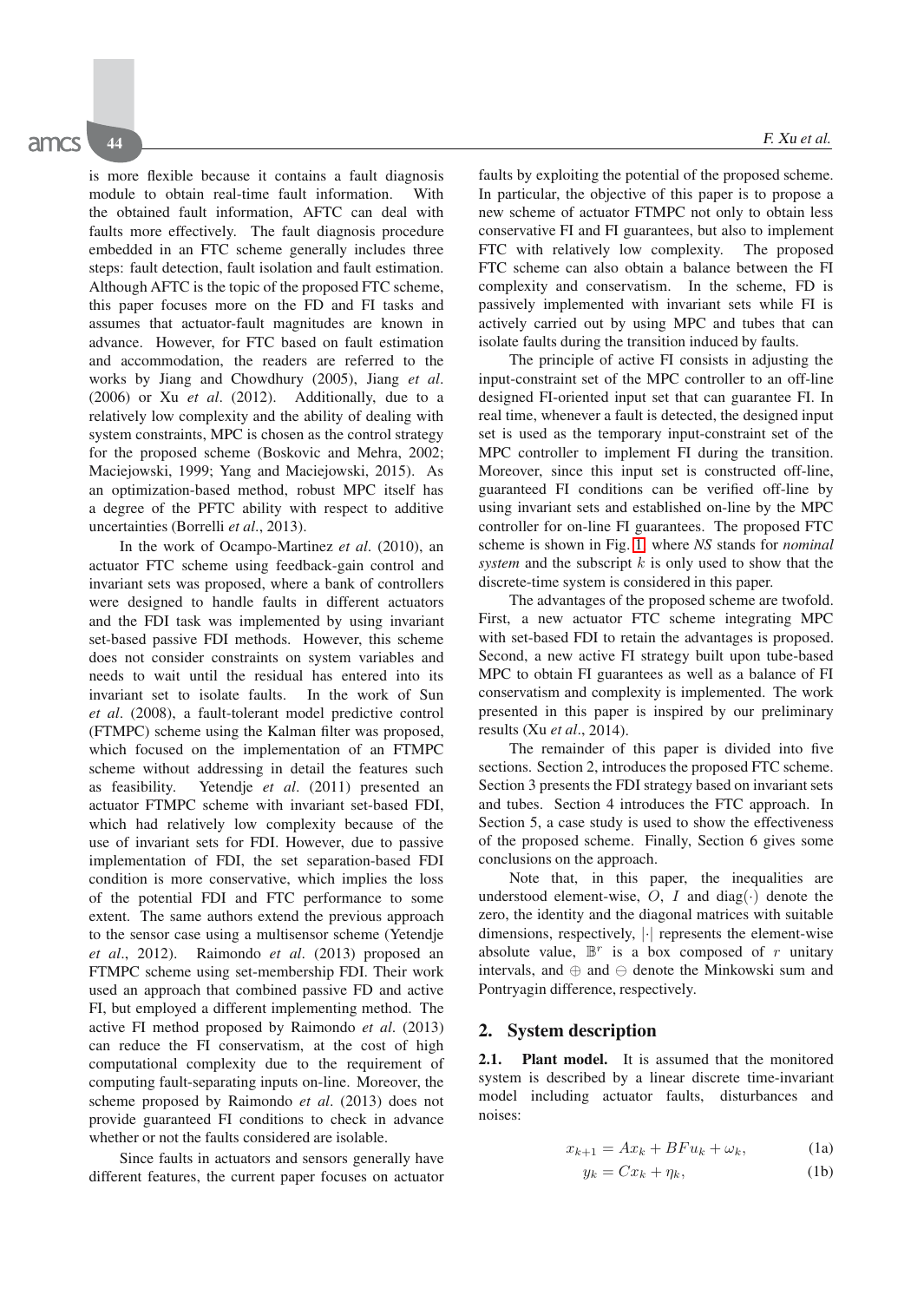



Fig. 1. Actuator FTMPC scheme.

where  $A \in \mathbb{R}^{n \times n}$ ,  $B \in \mathbb{R}^{n \times p}$  and  $C \in \mathbb{R}^{q \times n}$  are constant parametric matrices,  $x_k \in \mathbb{R}^n$ ,  $u_k \in \mathbb{R}^p$  and  $y_k \in \mathbb{R}^q$ are the state, input and output vectors at time instant  $k$ , respectively,  $\omega_k$  and  $\eta_k$  are respectively unknown process disturbances and measurement noise vectors, and  $F$  is used to model actuator modes (healthy and faulty) which are important/critical for system performance/safety.

In  $(1)$ , matrix F incorporates the actuator modes considered. During real-time operation, a mode switching implies a change in the value of  $F$  (i.e., fault occurrence or system recovery to the healthy situation). Moreover,  $F$  is assumed to be constant for each mode but time-variant during the entire dynamical behavior where mode switchings are included.

**Assumption 1.** (*Disturbances and noises*)  $\omega_k$  and  $\eta_k$  are unknown but bounded by sets

$$
W = \{ \omega \in \mathbb{R}^n : |\omega - \omega^c| \le \bar{\omega} \},\tag{2a}
$$

$$
V = \{ \eta \in \mathbb{R}^q : |\eta - \eta^c| \le \bar{\eta} \},\tag{2b}
$$

respectively, where  $\omega^c$ ,  $\eta^c$ ,  $\bar{\omega}$  and  $\bar{\eta}$  are assumed to be known and constant vectors.

**Assumption 2.** (*Faults considered*) Single, abrupt and multiplicative faults are considered and the faults are assumed to be persistent, namely, the duration of the faults is longer than the detection and isolation time needed.

Under Assumption 2, it can be observed that  $F$  can take  $p + 1$  different values, i.e.,  $F = F_i$  ( $i \in \mathbb{I}$  $\{0, 1, 2, \ldots, p\}$ ).  $F_0$  is the identity matrix denoting the healthy actuator mode while  $F_i$  ( $i \neq 0$ ) modeling the *i*-th actuator-fault mode is denoted as

$$
F_i = \text{diag}(1 \ \dots \ 1 \stackrel{i}{f_i} 1 \ \dots \ 1), \tag{3}
$$

where  $f_i$  is a scalar inside the interval  $[0, 1)$ , which models the actuator-fault magnitude of the  $i$ -th actuator.

Notice that it is possible to extend the proposed FTMPC scheme to deal with sensor faults, multiple faults and additive faults. For example, if there are more elements, rather than a single element different from "1" in the fault-modeling matrix  $F$ , the proposed method can be used to handle multiple faults (see Reppa *et al*., 2015).

**Assumption 3.** (*Stabilizability and detectability*) The pairs  $(A, BF_i)$  for all  $i \in \mathbb{I}$  and  $(A, C)$  are stabilizable and detectable, respectively.

In this scheme, the input and state constraints are taken into account, which are denoted as

$$
X = \{x \in \mathbb{R}^n : |x - x^c| \le \bar{x}\},\tag{4a}
$$

$$
U = \{ u \in \mathbb{R}^p : |u - u^c| \le \bar{u} \},\tag{4b}
$$

respectively, where the vectors  $x^c$ ,  $u^c$ ,  $\bar{x}$  and  $\bar{u}$  are known and constant.  $W, V, X$  and  $U$  defined in (2) and (4) can be rewritten into zonotopes. Thus, in this paper, all set manipulations are implemented by zonotopes. The notion of zonotopes is given in Definition A1 in Appendix.

**2.2.** Output setpoints. It is mentioned that  $p + 1$ actuator modes are considered. Thus, the proposed FTMPC scheme should have  $p + 1$  different nominal models, each corresponding to one mode. For the  $i$ -th mode, the corresponding nominal model is given as

$$
\bar{x}_{k+1}^i = A\bar{x}_k^i + BF_i\bar{u}_k^i + \omega^c,\tag{5a}
$$

$$
\bar{y}_k^i = C\bar{x}_k^i + \eta^c,\tag{5b}
$$

where  $\bar{u}_k$ ,  $\bar{x}_k$  and  $\bar{y}_k$  denote the nominal input, and state and output vectors, respectively. For simplicity, it is assumed that  $\omega^c$  and  $\eta^c$ , representing the centers of the sets in (2a) and (2b), are zero vectors.

The control objective under the  $i$ -th mode is to regulate the output vector around a given setpoint  $y_i^*$ , i.e., in the absence of uncertainties,

$$
\lim_{k \to \infty} (y_k - y_i^*) \to 0. \tag{6}
$$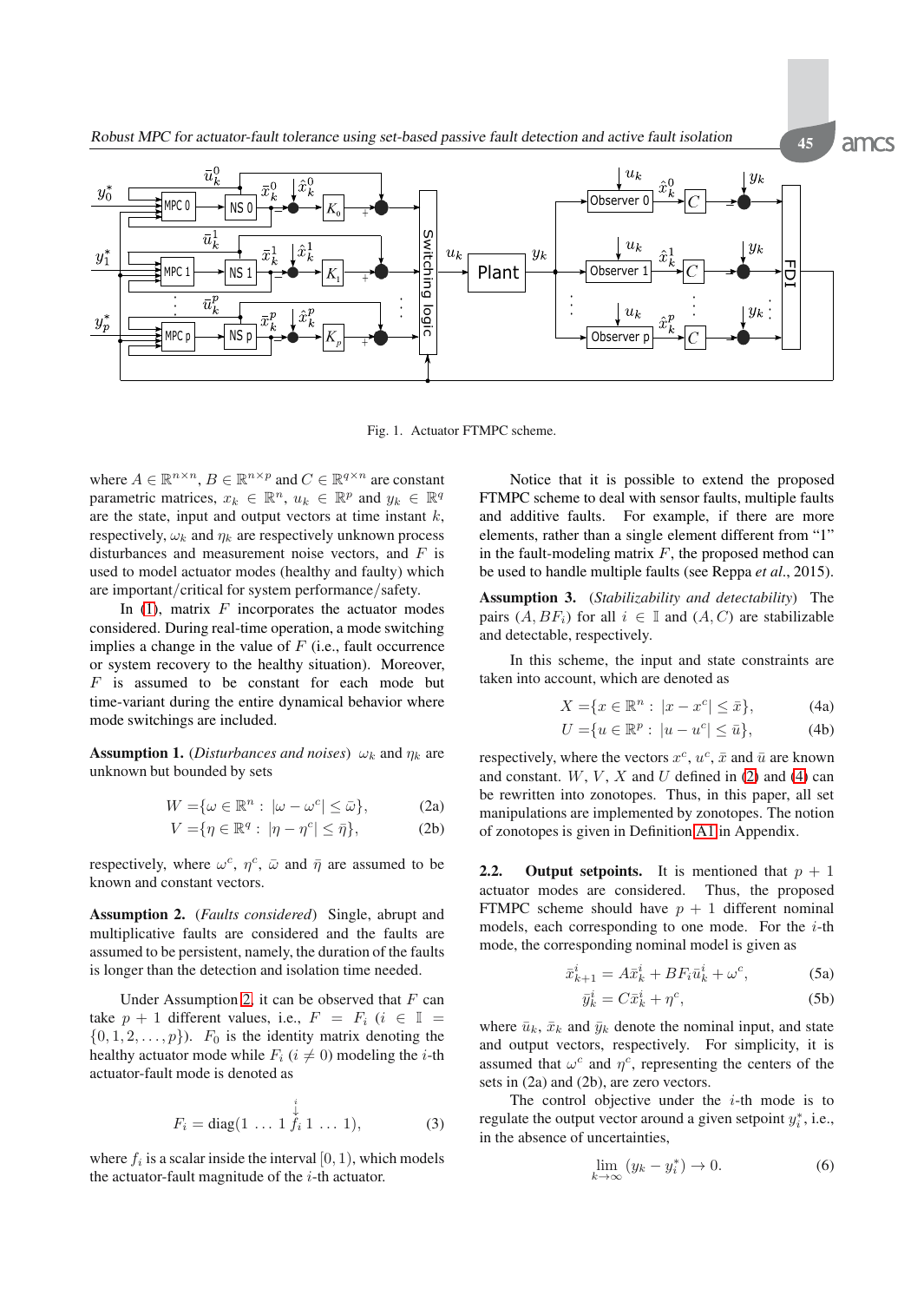In this paper, the model in (5) does not consider  $\omega^c$ and  $\eta^c$  for simplicity of the exposition. By using (5), a state–input setpoint pair  $(x_i^*, u_i^*)$  corresponding to  $y_i^*$  in the  $i$ -th mode can be computed by

$$
\begin{bmatrix} A - I & BF_i \\ C & O \end{bmatrix} \begin{bmatrix} x_i^* \\ u_i^* \end{bmatrix} = \begin{bmatrix} O \\ y_i^* \end{bmatrix}.
$$
 (7)

However, with no loss of generality, if  $\omega^c$  and  $\eta^c$ are non-zero,  $\omega^c$  and  $\eta^c$  can be added into (5a) and (5b), respectively.

**Assumption 4.** (*State–input setpoint pair*) For the i-th mode, (7) is solvable for all  $i \in \mathbb{I}$ .

Under Assumption 4, a state–input setpoint pair  $(x_i^*, u_i^*)$  corresponding to  $y_i^*$  can be obtained by solving (7) or degrading the expected performance (i.e., changing the output setpoint) in order to guarantee that (7) is solvable. For a given mode, (7) may have multiple solutions (i.e., the state–input setpoint pair may not be unique) or no solution. Thus, the designer should determine a satisfactory state–input setpoint pair according to particular requirements. Additionally, although the given output can be time-varying (i.e., the tracking problem), only the regulation problem is considered in this paper.

**2.3. Observers and controllers.** The tube-based MPC technique used in this scheme taps into the results of Mayne *et al*. (2006). As in their work, for each MPC controller, a state observer is designed. Thus, a bank of observers should be designed to match all modes, each observer matching one mode. $<sup>1</sup>$ </sup>

Correspondingly, the observer matching the j-th (j  $\in$ I) mode is designed as

$$
\hat{x}_{k+1}^j = (A - L_j C)\hat{x}_k^j + BF_j u_k + L_j y_k, \tag{8a}
$$

$$
\hat{y}_k^j = C \hat{x}_k^j,\tag{8b}
$$

where  $\hat{x}_{k}^{j}$  and  $\hat{y}_{k}^{j}$  are the estimated states and outputs, respectively, and  $L_i$  is the j-th observer gain matrix that is selected to stabilize the observer dynamics (8), which is always possible under Assumption 3.

In order to control the system under different actuator modes, a bank of tube-based output feedback MPC controllers are used, each corresponding to one mode. The nominal system corresponding to the  $i$ -th mode is obtained by neglecting  $\omega_k$  and  $\eta_k$  in (5).

According to Mayne *et al*. (2006), the control law of the  $i$ -th tube-based MPC controller is

$$
u_k = \bar{u}_k^i + K_i(\hat{x}_k^i - \bar{x}_k^i),\tag{9}
$$

where  $K_i$  is the corresponding feedback-gain matrix.

#### **3. Fault detection and isolation**

**3.1.** System analysis. In the  $i$ -th mode,  $F$  takes the value  $F_i$  and the *i*-th tube-based MPC controller, the *i*-th state–input setpoint pair and the  $i$ -th observer are used in the closed-loop system. Moreover, the state estimation error of the j-th observer is defined as

$$
\tilde{x}_k^{i,j,i} = x_k - \hat{x}_k^j.
$$
\n<sup>(10)</sup>

Regarding the superscript notation  $\tilde{x}_k^{i,j,i}$ , the first index means the  $i$ -th system mode, the second denotes the  $j$ -th observer, and the third denotes that the  $i$ -th controller is currently selected for closed-loop operation. Thus,  $\tilde{x}_k^{i,j,i}$ denotes the state estimation error of the  $i$ -th observer when the current closed-loop system is in the  $i$ -th mode and with the i-th MPC controller.

If  $j \neq i$  in (10), the dynamics of  $\tilde{x}_k^{i,j,i}$  can be derived by using  $(1)$ ,  $(8)$  and  $(9)$  as

$$
\tilde{x}_{k+1}^{i,j,i} = (A - L_j C)\tilde{x}_k^{i,j,i} + B(F_i - F_j)\bar{u}_k^i + \omega_k \n- L_j \eta_k + B(F_i - F_j)K_i(\hat{x}_k^i - \bar{x}_k^i),
$$
\n(11)

and the corresponding output-estimation error of the  $j$ -th observer can also be derived as

$$
\tilde{y}_k^{i,j,i} = y_k - \hat{y}_k^j = C \tilde{x}_k^{i,j,i} + \eta_k.
$$
 (12)

Moreover, in the *i*-th mode, the term  $\hat{x}_k^i - \bar{x}_k^i$ appearing in both (9) and (11) is denoted as

$$
e_k^{i,i,i} = \hat{x}_k^i - \bar{x}_k^i.
$$
 (13)

Its dynamics can be derived by using (5) and (8) as

$$
e_{k+1}^{i,i,i} = (A + BF_i K_i)e_k^{i,i,i} + L_i C \tilde{x}_k^{i,i,i} + L_i \eta_k, \quad (14)
$$

where  $\tilde{x}_k^{i,i,i}$  corresponds to the case  $j = i$  in (10) and its dynamics can be obtained from (11), i.e.,

$$
\tilde{x}_{k+1}^{i,i,i} = (A - L_i C) \tilde{x}_k^{i,i,i} + [I - L_i] \begin{bmatrix} \omega_k \\ \eta_k \end{bmatrix} . \tag{15}
$$

Since  $\omega_k \in W$  and  $\eta_k \in V$ , a *robust positively invariant* (RPI) set of  $\tilde{x}_k^{i,i,i}$ , denoted by  $\tilde{X}^{i,i,i}$ , can be constructed. In this paper, the notion of RPI sets and the method to construct those are based on the results of Kofman *et al*. (2007), Kolmanovsky and Gilbert (1998),

and Olaru *et al.* (2010), which are given in Appendix.<br>As long as  $\tilde{x}_{k^*}^{i,i,i} \in \tilde{X}^{i,i,i}$  holds,  $\tilde{x}_{k}^{i,i,i} \in \tilde{X}^{i,i,i}$  always holds for all  $k > k^*$ . In the same way, considering  $\tilde{x}_k^{i,i,i} \in$ 

<sup>&</sup>lt;sup>1</sup>This is similar to the idea used in the multiple model adaptive estimation (MMAE) approach, where a bank of parallel Kalman filters, each with a different model, are employed. However, in the MMAE method (Hanlon and Maybeck, 2000), the hypothesis testing approach is used to determine which is the model with the highest likelihood to explain the input*/*output data.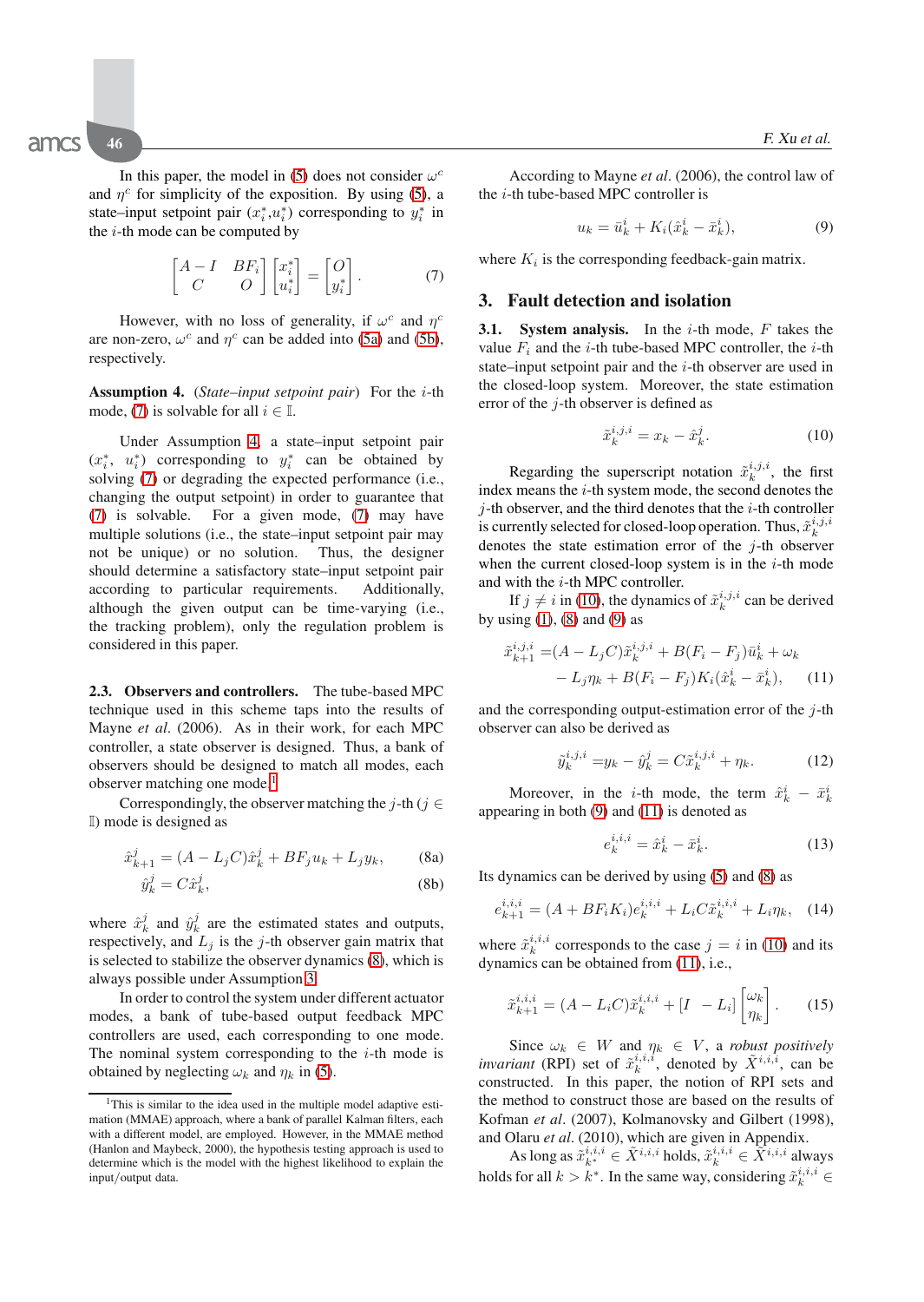$\tilde{X}^{i,i,i}$  and  $\eta_k \in V$ , an RPI set of  $e_k^{i,i,i}$ , denoted by  $E^{i,i,i}$ , can be constructed by using  $(14)$ . For the *i*-th mode, if a fault is detected, an input set  $\bar{U}_f^i$  is defined for FI analysis as

$$
\bar{U}^i_f = \{ \bar{u}^i \in \mathbb{R}^p : \left| \bar{u}^i - \bar{u}^{i,c}_f \right| \leq \bar{u}^i_f, \bar{u}^{i,c}_f \in \mathbb{R}^p, \bar{u}^i_f \in \mathbb{R}^p \},\
$$

which should be employed whenever a fault is detected we suppose that

 $\bar{u}_k^i \in \bar{U}_f^i$ ,

where  $\bar{u}_f^{i,c}$  and  $\bar{u}_f^i$  are constant and known vectors.

**Remark 1.** (*Input-constraint set for FI*) In this paper, an active FI strategy is proposed. The rationale behind the FI strategy is that, after FD, the input-constraint set of the  $i$ -th optimization problem corresponding to the  $i$ -th MPC controller is adjusted (to  $\overline{U}_f^i$ ) to restrict inputs to values that can excite the plant to enable FI. Besides,  $\bar{U}_f^i$  will only be used for FI when the system is in the  $i$ -th mode after FD. Moreover,  $\bar{U}_f^i$  is different from the input-constraint set  $U$ . Likewise, in the proposed FI strategy, after a fault is isolated and simultaneously the system is reconfigured,  $\bar{U}_f^i$  will not be used any longer. At this stage,  $\bar{U}_f^i$  is introduced in order to help the readers understand the following proposed FI method. However, the detailed introduction of  $\bar{U}_f^i$  will be given in Section 4.

Similarly, for  $e_k^{i,i,i} \in E^{i,i,i}$  and  $\bar{u}_k^i \in \bar{U}_f^i$  in (11), an RPI set of  $\tilde{x}_{k}^{i,j,i}$ , denoted by  $\tilde{X}^{i,j,i}$ , can be determined. Furthermore, the set of the corresponding output-estimation error is

$$
\tilde{Y}^{i,j,i} = C\tilde{X}^{i,j,i} \oplus V.
$$
 (16)

For the particular case when  $j = i$ , the output-estimation-error set  $\tilde{Y}^{i,i,i}$  corresponding to  $\tilde{X}^{i,i,i}$ can also be determined and used for FDI. Generally, the RPI sets  $\tilde{X}^{i,i,i}$ ,  $E^{i,i,i}$  and  $\tilde{X}^{i,j,i}$  should be as small as possible, being ideally tight approximations of the minimal RPI set.

**3.2. Fault detection.** The FD approach used in this paper is a passive one based on invariant sets, which can simplify the FD task into only testing whether or not the residual is inside its corresponding invariant set. The advantage of the FD method used consists in its low computational complexity.

Considering (11) and (14), since  $\omega_k \in W$  and  $\eta_k \in$ V, if  $\bar{u}_k^i \in \bar{U}_f^i$  always holds, it can be observed that, as long as  $e_k^{i,i,\hat{i}} \in E^{i,i,i}$  holds,  $\tilde{x}_k^{i,j,i} \in \tilde{X}^{i,j,i}$   $(j \neq i)$ can always hold. However, as for (15), it can be seen that  $\tilde{X}^{i,i,i}$  is independent of the effect of  $e_k^{i,i,i}$  and  $\bar{u}_k^i$ while  $E^{i,i,i}$  is dependent of  $\tilde{X}^{i,i,i}$ . Thus, theoretically, the most convenient way to detect faults is to test the

inclusion  $\tilde{x}_k^{i,i,i} \in \tilde{X}^{i,i,i}$ . But, practically, since  $\tilde{x}_k^{i,i,i}$  is not obtainable, instead, only the signal  $\tilde{y}_k^{i,i,i}$  can be used. Thus, the first criterion for FD is to test whether or not

$$
\tilde{y}_k^{i,i,i} \in \tilde{Y}^{i,i,i} \tag{17}
$$

is violated in real time. If a violation of (17) is detected, this means that a fault has occurred. Otherwise, it is considered that the system still operates in the  $i$ -th mode.

Although (17) can be used for FD, if only (17) is applied, the fault sensitivity of the proposed FTC scheme will not be fully exploited. The reason is due to the fact that, even though (17) holds, it cannot be guaranteed that the inclusion  $\tilde{x}_k^{i,i,i} \in \tilde{X}^{i,i,i}$  holds, too, which means that the detection of  $\tilde{y}_k^{i,i,i} \in \tilde{Y}^{i,i,i}$  has a different fault sensitivity from that of  $\tilde{x}_{k}^{i,i,i} \in \tilde{X}^{i,i,i}$ . In this case, it is necessary to consider the second FD criterion to describe this situation, i.e., to test whether or not

$$
e_k^{i,i,i} \in E^{i,i,i} \tag{18}
$$

is violated in real time. If (18) is violated, this also implies that a fault has occurred. Note that, as mentioned before, the FD criterion (18) can indirectly describe the inclusions corresponding to the other observers, i.e.,

$$
\tilde{y}_k^{i,j,i} \in \tilde{Y}^{i,j,i}, \quad j \neq i. \tag{19}
$$

Thus, the FD strategy of this proposed FTC scheme is to use both (17) and (18). As long as either of them is violated, this implies that the system has become faulty.

**Remark 2.** (*Fault detection*) Simultaneous use of the criteria (17) and (18) means that the system information captured by all the observers has been used for FD. Additionally, for the proposed FD strategy, even though some faults occur, it is possible that the FD criteria (17) and (18) are not violated. This means that these faults cannot be detected and will not actively be tolerated under the framework of this proposed active FTC scheme. Instead, they can only be tolerated to some extent by the PFTC ability of the proposed scheme.

#### **3.3. Fault isolation.**

**3.3.1. Behavior after faults.** In the scheme, the FI task is started up after a fault is detected by the proposed FD strategy. With no loss of generality, it is assumed that the *l*-th ( $l \neq i$ ) fault occurs, i.e., after that, the system

amcs

 $2$ Under the framework of the proposed FTC scheme, mode switching has several different cases including the situations from the healthy mode to a faulty mode, from a faulty mode to another faulty mode, and from a faulty mode to the healthy mode. However, with no loss of generality, the terms and/or concepts *fault*, *fault occurrence*, *fault detection* and *fault isolation* are used in this paper to generally mean *mode*, *mode switching*, *mode-switching detection* and *mode-switching isolation*, respectively.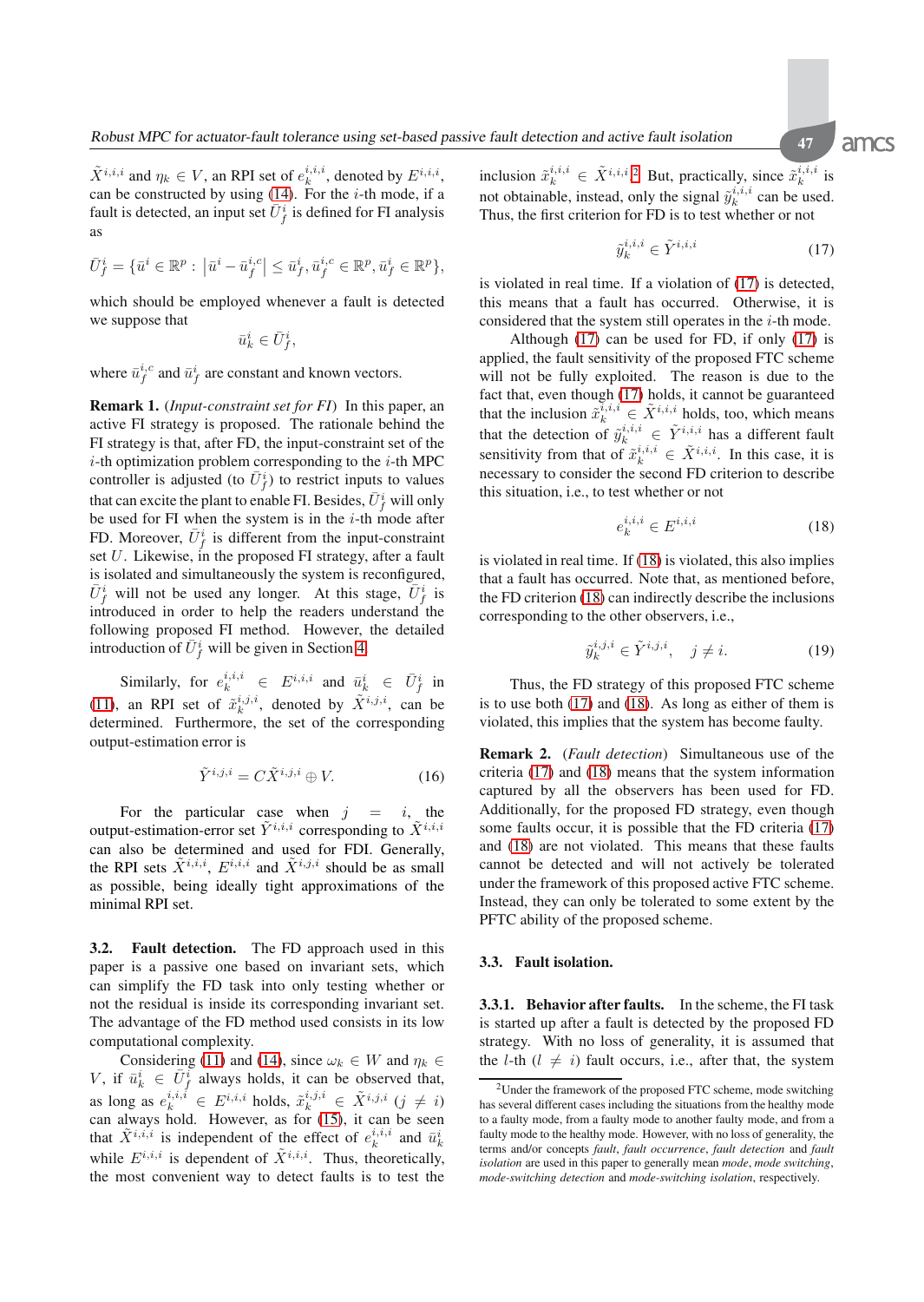mode changes from  $i$  to  $l$ . Although the mode changes from  $i$  to  $l$ , before the fault is isolated and the system is reconfigured, the closed-loop system structure will not change yet, which implies that the closed-loop system is still composed of the same controller and observer during the FI phase.

According to  $(1)$ ,  $(5)$ ,  $(8)$  and  $(9)$ , when the *l*-th fault occurs, the state estimation error of the  $j$ -th observer changes from  $\tilde{x}_k^{i,j,i}$  to  $\tilde{x}_k^{i,j,i}$  with the dynamics

$$
\tilde{x}_{k+1}^{l,j,i} = (A - L_j C) \tilde{x}_k^{l,j,i} + B(F_l - F_j) \bar{u}_k^i + \omega_k - L_j \eta_k + B(F_l - F_j) K_i e_k^{l,i,i},
$$
\n(20)

and  $e_k^{i,i,i}$  in (14) changes to  $e_k^{l,i,i}$  with the dynamics

$$
e_{k+1}^{l,i,i} = (A + BF_i K_i)e_k^{l,i,i} + L_i C \tilde{x}_k^{l,i,i} + L_i \eta_k.
$$
 (21)

In order to collect all the available system-operating information for fault diagnosis after the  $l$ -th fault from the i-th mode, a vector is defined as

$$
\xi_k^{i \to l} = \begin{bmatrix} \tilde{x}_k^{l, 0, i} & \cdots & \tilde{x}_k^{l, i, i} & \cdots & \tilde{x}_k^{l, p, i} & e_k^{l, i, i} \end{bmatrix}^T.
$$

According to (20) and (21), the dynamics of  $\xi_k^{i\to l}$  can be obtained as

$$
\xi_{k+1}^{i \to l} = A_{i \to l} \xi_k^{i \to l} + B_{i \to l} \bar{u}_k^i + E_{i \to l}^{\omega} \omega_k + E_{i \to l}^{\eta} \eta_k,
$$
\n(22)

where

$$
A_{i\to l} = \begin{bmatrix} A - L_0C & O & \cdots & O \\ \vdots & \vdots & \cdots & \vdots \\ O & A - L_iC & \cdots & O \\ \vdots & \vdots & \cdots & \vdots \\ O & O & \cdots & A - L_pC \\ O & L_iC & \cdots & O \\ B(F_l - F_0)K_i & \\ \vdots & \vdots \\ B(F_l - F_i)K_i & \\ \vdots & \\ B(F_l - F_p)K_i & \\ A + BF_iK_i & \end{bmatrix},
$$

$$
B_{i\to l} = \begin{bmatrix} B(F_l - F_0) \\ \vdots \\ B(F_l - F_i) \\ \vdots \\ B(F_l - F_p) \\ O \end{bmatrix},
$$
  

$$
E_{i\to l}^{\omega} = \begin{bmatrix} I \\ \vdots \\ I \\ \vdots \\ I \\ O \end{bmatrix}, \quad E_{i\to l}^{\eta} = \begin{bmatrix} -L_0 \\ \vdots \\ -L_i \\ \vdots \\ -L_p \\ L_i \end{bmatrix}.
$$

**Remark 3.** (*Stability*) Under Assumption 3, the observer and feedback gains  $L_0, L_1, \ldots, L_p$  and  $F_0, F_1, \ldots, F_p$ can be designed to make  $A_{i\rightarrow l}$  a Schur matrix for all i,  $l \in \mathbb{I}$ . With (22), the closed-loop system can be stable by designing the observer and feedback gains and the parameters of open-loop optimization problem of the tube-based MPC controller (see Mayne *et al*., 2006).

Furthermore, as for  $\bar{u}_k^i \in \bar{U}_f^i$ ,  $\omega_k \in W$  and  $\eta_k \in V$ , an RPI set of  $\xi_k^{i\to l}$  can be constructed, which is denoted by  $\Xi^{i\to l}$ . By projecting  $\Xi^{i\to l}$  towards the component space, an RPI set of each component of  $\xi_k^{i\to l}$  can be obtained. For example, an RPI set (denoted by  $\tilde{X}^{l,j,i}$ ) of  $\tilde{x}_k^{l,j,i}$  can be obtained by projecting  $\Xi^{i\to l}$  to the space of  $\tilde{x}_{k}^{l,j,i}$ . Similarly, an RPI set (denoted by  $E^{l,i,i}$ ) of  $e_k^{l,i,i}$  can be constructed. This implies that, after the *l*-th fault,  $\tilde{x}_k^{l,j,i}$  and  $e_k^{l,i,i}$  will converge into  $\tilde{X}^{l,j,i}$  and  $E^{l,i,i}$ , respectively. Moreover, with (2b), the set of the corresponding output-estimation error can be obtained as

$$
\tilde{Y}^{l,j,i} = C\tilde{X}^{l,j,i} \oplus V.
$$
 (23)

When the system mode switches from  $i$  to  $l$ , all sets of output-estimation errors can be constructed, which are listed in Table 1. Note that, in Table 1, each row excluding the i-th one corresponds to one candidate mode after the mode switching from the  $i$ -th one.

**3.3.2. Residual tubes.** Generally, the residual is defined as a signal sensitive to faults and with a manageable magnitude. In this FTC scheme, the output-estimation errors are defined as residual signals. The dynamics of  $\tilde{x}^{l,l,i}$  extracted from (22) are used for FI implementation, which has the form

$$
\tilde{x}_{k+1}^{l,l,i} = (A - L_l C) \tilde{x}_k^{l,l,i} + \omega_k - L_l \eta_k, \qquad (24)
$$

while  $\tilde{x}^{l,j,i}$  ( $j \neq l$ ) will not be used for direct FI implementation but for the establishment of guaranteed FI conditions. By using W and V to replace  $\omega_k$  and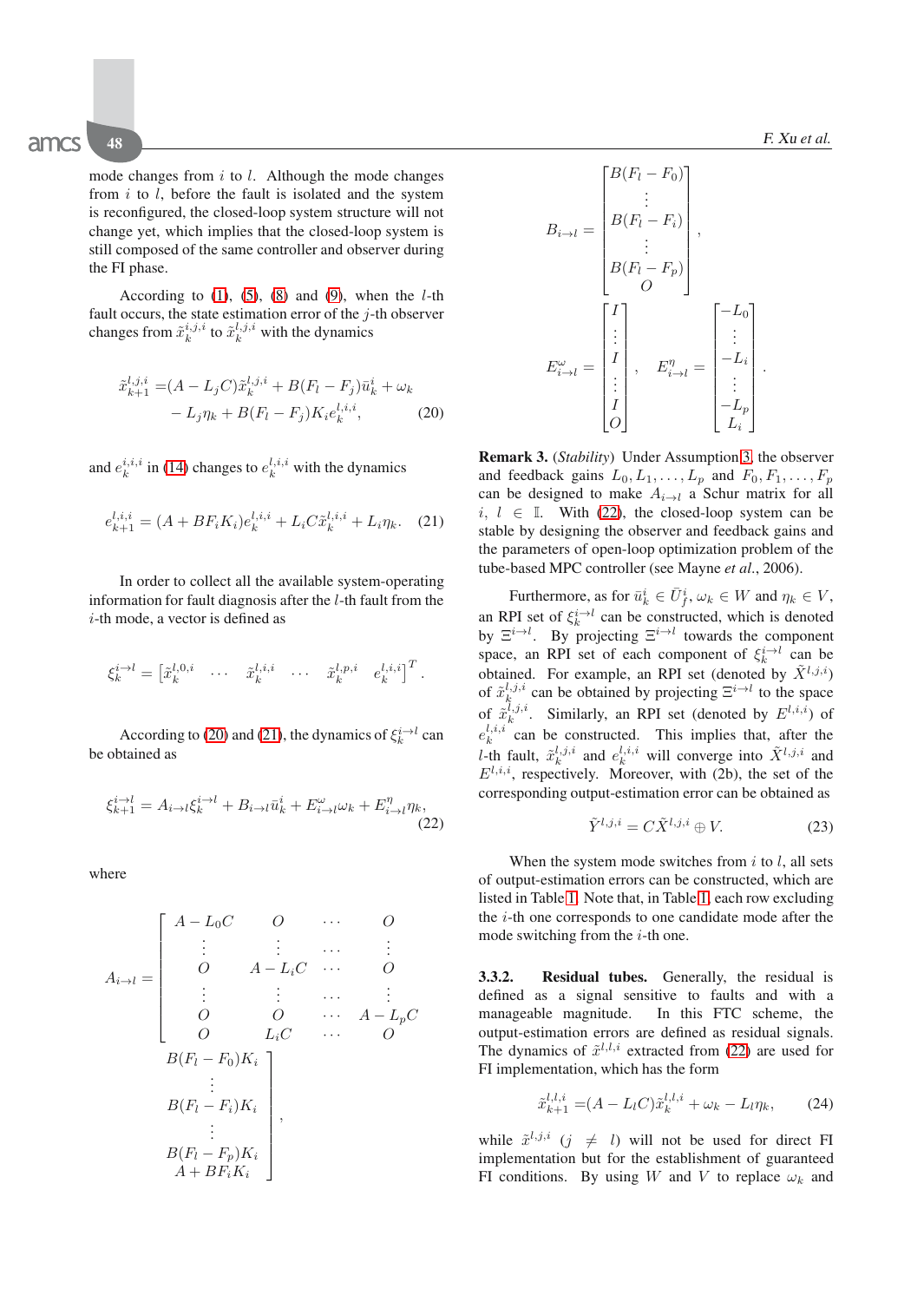amc

|          | Observer 0          | . | Observer $i$        | . | Observer $p$        |
|----------|---------------------|---|---------------------|---|---------------------|
| Mode 0   | $\tilde{Y}^{0,0,i}$ | . | $\tilde{Y}^{0,i,i}$ | . | $\tilde{Y}^{0,p,i}$ |
|          |                     | . |                     | . |                     |
| Mode $i$ | $\tilde{Y}^{i,0,i}$ | . | $\tilde{Y}^{i,i,i}$ | . | $\tilde{Y}^{i,p,i}$ |
|          |                     | . |                     | . |                     |
| Mode $p$ | $\tilde{Y}^{p,0,i}$ | . | $\tilde{Y}^{p,i,i}$ | . | $\tilde{Y}^{p,p,i}$ |

Table 1. Sets of output-estimation errors.

 $\eta_k$ , the set-based description of  $\tilde{x}_k^{l,l,i}$  and  $\tilde{y}_k^{l,l,i}$  can be obtained as

$$
\tilde{X}_{k+1}^{l,l,i} = (A - L_l C) \tilde{X}_k^{l,l,i} \oplus W \oplus (-L_l V), \qquad (25a)
$$

$$
\tilde{Y}_k^{l,l,i} = C \tilde{X}_k^{l,l,i} \oplus V. \tag{25b}
$$

**Proposition 1.** (Estimation-error tubes) *Given that the* l*th*  $(l \neq i)$  fault occurs when the system is in the *i*-th mode and the state estimation error  $\tilde{x}_{k*}^{i,l,i}$  of the *l-th observer is bounded by a set*  $\tilde{X}_{k*}^{l,l,i}$  *at time instant*  $k*,$  *if*  $\tilde{X}_{k*}^{l,l,i}$  *is* used to initialize (25) to generate tubes,  $\tilde{x}_k^{l,l,i} \in \tilde{X}_k^{l,l,i}$  and  $\tilde{y}_{k}^{l,l,i} \in \tilde{Y}_{k}^{l,l,i}$  will hold for all  $k \geq k*$ .

*Proof.* Since (25a) considers the worst case of the uncertain factors  $\omega_k$  and  $\eta_k$  in (24), if  $\tilde{x}_{k,i}^{l,l,i} \in \tilde{X}_{k,i}^{l,l,i}$  holds at time instant k∗, this implies that  $\tilde{x}_{k}^{i,i,i} \in \tilde{X}_{k}^{i,l,i}$  and  $\tilde{y}_k^{l,l,i} \in \tilde{Y}_k^{l,l,i}$  will always hold for all  $k \geq k*.$ 

It is assumed that the  $l$ -th fault is detected at time instant  $k_d$  when the system is in the *i*-th mode. If an initial set is used to initialize (25a) at time instant  $k_d$ , the tubes corresponding to the state and output estimation errors generated by (25) can be denoted as

$$
\tilde{\mathbb{T}}_{k_d}^{x,l,l,i} = \{ \tilde{X}_{k_d}^{l,l,i}, \tilde{X}_{k_d+1}^{l,l,i}, \tilde{X}_{k_d+2}^{l,l,i}, \dots \},
$$
\n(26a)

$$
\tilde{\mathbb{T}}_{k_d}^{y,l,l,i} = \{ \tilde{Y}_{k_d}^{l,l,i}, \tilde{Y}_{k_d+1}^{l,l,i}, \tilde{Y}_{k_d+2}^{l,l,i}, \dots \}.
$$
 (26b)

That initial set is used to initialize the dynamics (25) to generate tubes for FI and introduced here for the discussion of the FI method. A detailed construction method for set initialization will be presented in Section 3.3.4.

When the system is in the  $i$ -th mode, a violation of (17) or (18) implies that a mode changing from  $i$ to another unknown mode has occurred (this unknown mode is denoted as  $f \in \mathbb{I} \setminus \{i\}$ , i.e., there are p mode candidates except for the *i*-th one. Thus, for FI, all the *p* output-estimation error tubes  $\tilde{T}_{k_d}^{y,l,l,i}$  ( $l \in \mathbb{I} \setminus \{i\}$ ) have to be obtained. At time instant  $k_d$ , the proposed FI algorithm generates p output-estimation-error tubes  $\tilde{\mathbb{T}}_{k_d}^{y,l,l,i}$ ,  $\tilde{\mathcal{U}} \in \mathbb{I} \setminus$  $\{i\}$ ), each corresponding to a candidate mode. Moreover, for the  $p$  corresponding observers, as long as

$$
\tilde{x}_{k_d}^{f,l,i} \subseteq \tilde{X}_{k_d}^{l,l,i}, \quad f, l \in \mathbb{I} \setminus \{i\} \tag{27}
$$

are guaranteed at the FD time such that

$$
\tilde{y}_{k_d}^{f,l,i} \subseteq \tilde{Y}_{k_d}^{l,l,i}.\tag{28}
$$

Therefore, this implies that, among the  $p$  generated output-estimation-error tubes after FD, there exists at least one tube (here it is assumed that this tube corresponds to the  $m$ -th actuator mode) that can always satisfy

$$
\tilde{y}_k^{f,m,i} \subseteq \tilde{Y}_k^{m,m,i}, \quad k \ge k_d, \quad m \in \mathbb{I} \setminus \{i\}.
$$
 (29)

If the fault is indexed by *l* (i.e.,  $f = l$ ) and (27) is satisfied for all  $k \ge k_d$ ,  $\tilde{\mathbb{T}}_{k_d}^{y,l,l,i}$  can always satisfy  $\tilde{y}_k^{f,l,i} \subseteq$  $\tilde{Y}_k^{l,l,i}$ . This implies that the fault will be indicated by one of the  $p$  tubes that can always satisfy (29).

**3.3.3. Fault isolation approach.** In order to isolate a fault, it has to guarantee that one and only one tube can always satisfy its corresponding inclusion (29) after FD and then the fault can be indicated by the index of this tube. Based on this idea, guaranteed FI conditions are established in Proposition 2.

**Proposition 2.** (Guaranteed FI conditions) *When the system is in the* i*-th mode, for any observer out of the* p + 1 *observers (assume that it is indexed by* j*), if all the* p + 1 *output-estimation-error sets corresponding to this observer (i.e., the*  $p + 1$  *sets in the j-th column of Table 1) can satisfy*

$$
\tilde{Y}^{j,j,i} \cap \bigcup_{l=0}^{p} \tilde{Y}^{l,j,i} = \emptyset, \quad l \neq j, \quad i, j, l \in \mathbb{I}, \tag{30}
$$

*once a mode changing from the* i*-th mode to another considered mode is detected at time instant*  $k_d$ *, this mode can be isolated during the transition induced by the mode changing by searching the output-estimation-error tube that satisfies* (29) *for all*  $k \geq k_d$ *.* 

*Proof.* As concluded,  $\tilde{\mathbb{T}}_{k_d}^{y,j,j,i}$  will converge to  $\tilde{Y}^{j,j,i}$ . If (30) holds,  $\tilde{T}_{k_d}^{y,j,j,i}$  is able to confine the output-estimation error  $\tilde{y}_k^{l,j,i}$  only under the condition  $l = j$ . If  $l \neq j$ , at the first several steps,  $\tilde{\mathbb{T}}_{k_d}^{y,j,j,i}$  is able to confine  $\tilde{y}_k^{l,j,i}$  due to the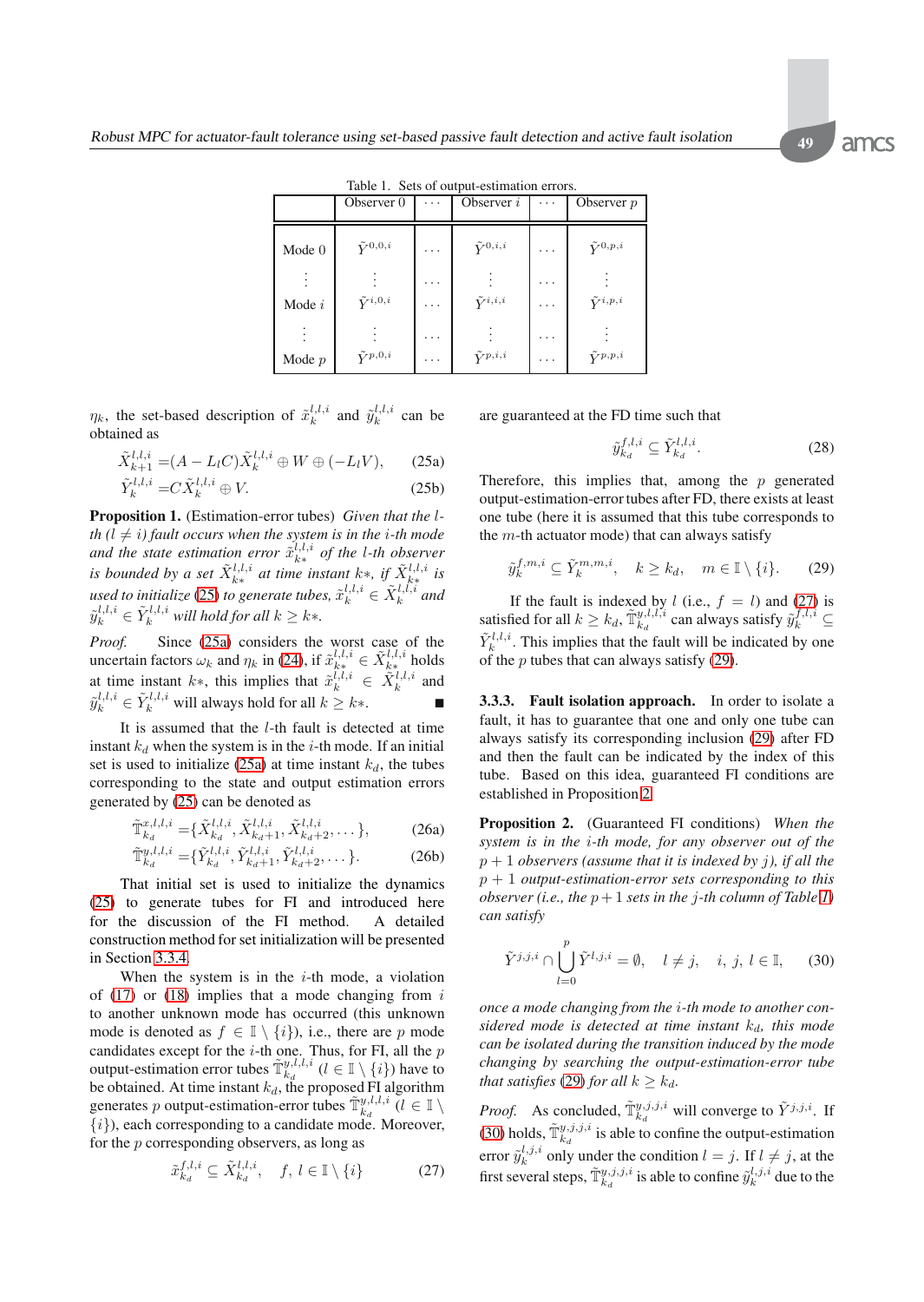initialization condition (27). But, as  $\tilde{T}_{k_d}^{y,j,j,i}$  approaches  $\tilde{Y}^{j,j,i}$ ,  $\tilde{y}^{l,j,i}_k$  diverges from  $\tilde{\mathbb{T}}_{k_d}^{y,j,j,i}$ . This implies that, under the condition (30), by searching the tube that is always able to confine  $\hat{y}_k^{l,j,i}$  after FD, the fault can be  $\blacksquare$ isolated.

**3.3.4. Construction of initial sets.** As mentioned in (26), one of the key points of the proposed FI strategy consists in constructing the initial sets of state estimation errors, which satisfy (27) at time instant  $k_d$  to initialize (25) in order to generate output-estimation-error tubes. For the  $j$ -th observer, according to  $(12)$ , it can obtain

$$
C\tilde{x}_{k_d}^{i,j,i} \in \{ \tilde{y}_{k_d}^{i,j,i} \} \oplus (-V). \tag{31}
$$

In (31), since  $\tilde{y}_{k_d}^{i,j,i}$  can be obtained in real time, it is always possible to construct a zonotopic set containing  $\tilde{x}_{k_d}^{i,j,i}$  at the FD time. In the work of Alamo *et al.*  $(2005)$ , a method computing a zonotope containing the intersection of a strip and a zonotope is given in Property A4. Based on this method, a zonotope containing  $\tilde{x}_{k_d}^{i,j,i}$  can be constructed by considering (31) composed of  $q$  inequalities (i.e., strips). Besides, the method proposed by Le *et al*. (2013) can also be used to construct a zonotopic set containing  $\tilde{x}_{k_d}^{i,j,i}$ . This method can compute a zonotopic approximation of the intersection of a zonotope and a polytope. With this method, (31) is regarded as a whole that describes a polytope to construct an initial zonotope, which can be seen in Property A5.

**Remark 4.** (*Construction of initial sets*) If C is invertible, a set bounding  $\tilde{x}_{k_d}^{i,j,i}$  can be directly obtained by (31) with the inverse of C. If C is not invertible, an initial zonotope to bound  $\tilde{x}_{k_d}^{i,j,i}$  can be obtained by the method in Propositions A4 or A5. In the second case, it may need to give a zonotopic starting set for the methods in Propositions A4 and A5 and this set can be designed according to the physical constraints of the system.

According to  $(31)$ , it can be observed that, for the j-th observer, the expression of (31) is independent of system mode changing. This means that (31) can always be used to construct a set to bound the state estimation error of the j-th observer in any mode. Since  $X, U, W$  and  $V$  can be rewritten as zonotopes, from the computational point of view, all tubes are generated by using zonotopes.

#### **4. Fault-tolerant control**

**4.1. Steady-state behaviors.** In the proposed FTC scheme, system operation is divided into the transient-state and steady-state phases. The steady-state operation is observed when all relevant system signals corresponding to a system mode are inside their corresponding bounding sets. Comparatively, the transient-state operation describes the operating process

between fault occurrence and the steady-state operation of the mode corresponding to this fault. In this paper, these two operations will be discussed, separately. This subsection focuses on system behavior during the steady-state operation.

At steady state of the  $i$ -th mode, the tube-based MPC technique proposed by Mayne *et al*. (2006) is adopted to implement FTC, and the control law of the  $i$ -th one is given in (9). For the tube-based MPC controller (9), the key part  $\bar{u}_k^i$  is the open-loop optimization problem based on the  $i$ -th nominal system as in  $(5)$ .

 $X$  and  $U$  are hard system constraints that imply indirect constraints on the nominal system-based open-loop optimization problem. In the  $i$ -th mode, the indirect input constraint is computed via (9), i.e.,

$$
u_k = \bar{u}_k^i + K_i e_k^{i,i,i}.
$$

As in Section 3.1, at a steady state of the  $i$ -th mode,

$$
e_k^{i,i,i} \in E^{i,i,i}
$$

should hold. Thus, the input-constraint set of the open-loop optimization problem can be obtained as

$$
\bar{u}_k^i \in \bar{U}^i = U \ominus K_i E^{i, i, i}.\tag{32}
$$

Additionally, taking

$$
x_k = \bar{x}_k^i + e_k^{i,i,i} + \tilde{x}_k^{i,i,i}
$$

into account, the hard state-constraint set for steady-state functioning can be described as

$$
\bar{x}_k^i \in \bar{X}^i = X \ominus (E^{i,i,i} \oplus \tilde{X}^{i,i,i}).\tag{33}
$$

**Assumption 5.** (*Indirect constraint sets*) In the i-th mode,  $\bar{X}^i$  and  $\bar{U}^i$  are non-empty for all  $i \in \mathbb{I}$ .

The non-emptiness of  $\bar{X}^i$  and  $\bar{U}^i$  is the precondition for using the tube-based MPC technique. Assumption 5 is a well-known and accepted condition in the field. Under Assumption 5, the open-loop optimization problem of the  $i$ -th tube-based MPC controller, based on the  $i$ -th nominal system (5), has the following form:

$$
J_k = \min_{\bar{\mathbf{u}}^i} \sum_{j=0}^{N-1} \|(\bar{x}_{k+j|k}^i - x_i^*)\|_{Q_i}^2 + \|(\bar{u}_{k+j|k}^i - u_i^*)\|_{R_i}^2 + \|\bar{x}_{k+N|k}^i - x_i^*)\|_{P_i}^2
$$
  
subject to 
$$
\bar{x}_{k+j|k}^i \in \bar{X}^i,
$$

$$
\bar{u}_{k+j|k}^i \in \bar{U}^i,
$$

$$
\bar{x}_{k+N|k}^i \in \bar{X}_T^i,
$$

$$
\bar{x}_{k|k}^i = \bar{x}_k^i,
$$

$$
(34)
$$

where

$$
\mathbf{\bar{u}}^i = [\bar{u}^i_{k|k}, \bar{u}^i_{k+1|k}, \cdots, \bar{u}^i_{k+N-1|k}]
$$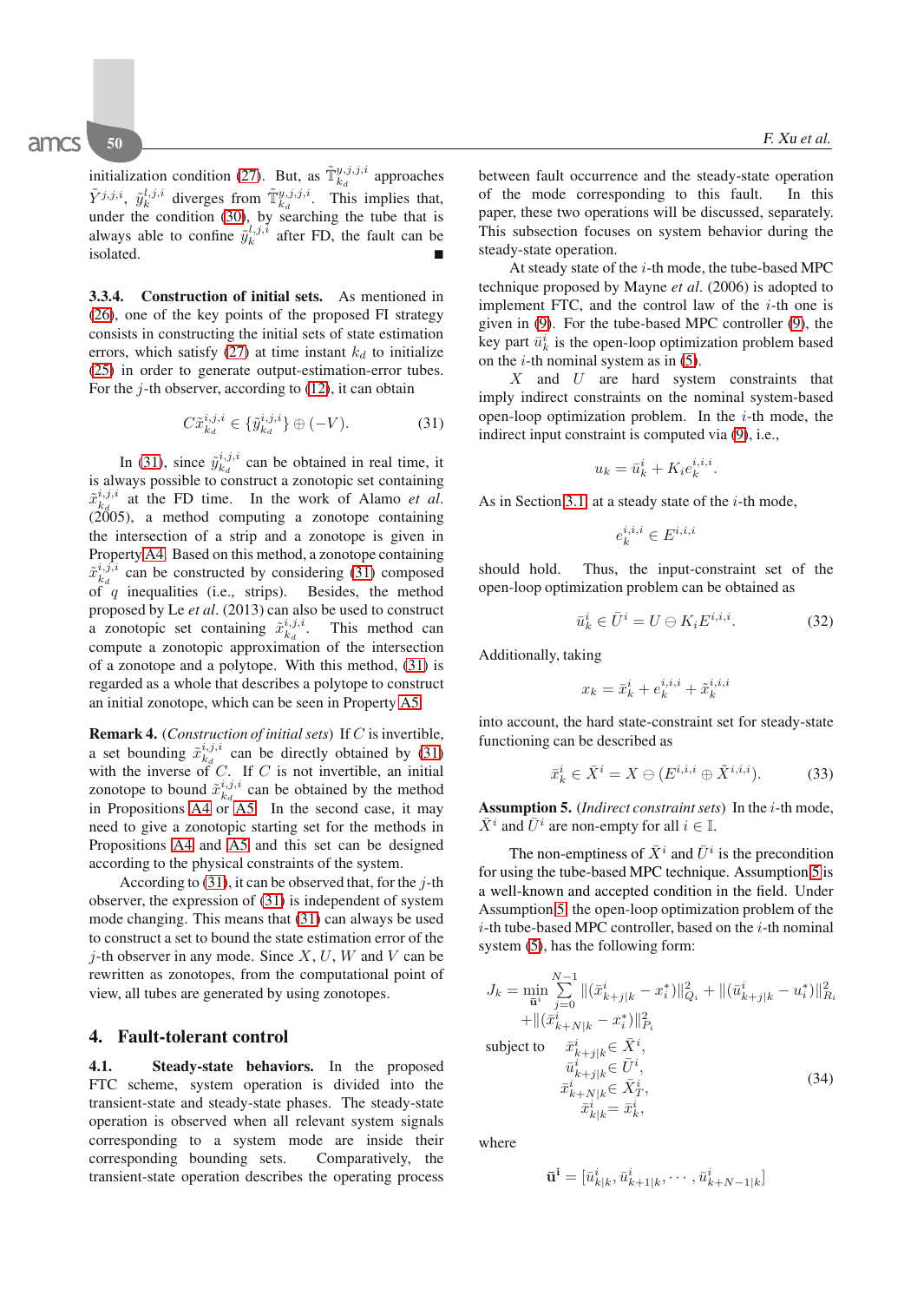is the optimized control sequence over the horizon  $N$ ,  $Q_i$   $R_i$  and  $P_i$  are positive-definite matrices, and  $\bar{X}_T^i$ is the corresponding terminal state constraint set. The purpose of adding the terminal constraint in (34) is for the feasibility and stability. In (34),  $\bar{X}^i_T$  is defined as the *maximal control invariant* (MCI) set of the *i*-th nominal system corresponding to the nominal constraint sets  $\bar{X}^i$  and  $\bar{U}^i$ such that the *i*-th tube-based MPC controller is feasible (see Definition A6 in Appendix for the MCI sets). As mentioned in Remark 3, the tube-based MPC controller can be designed to make the closed-loop system stable; see the works of Borrelli *et al*. (2013) and Mayne *et al*. (2006) for details of tube-based MPC.

**4.2. Transient-state behavior before FD.** As mentioned before, after fault occurrence, the system quits from the steady-state operation and enters the transient-state operation. Different from the steady-state operation of the i-th mode, fault occurrence implies that the system mode changes from the  $i$ -th one to another one that will be denoted by an index  $l$  ( $l \neq i$ ).

In order to analyze the transient-state behavior induced by a fault, the transient-state operation is divided into three different phases. The first one starts from the occurrence till detection of the fault, the second starts from the detection to isolation of the fault and the third begins from system reconfiguration to the steady-state operation of the l-th mode. Taking into account that the second and third phases of the transition correspond to the FI task, this subsection only focuses on the first-phase transition while the other two transient-state phases will be discussed in the next subsection.

**Remark 5.** (*After-fault behavior*) When the system is in the *i*-th mode at the beginning, after the *l*-th fault,  $\tilde{y}_k^{i,i,i}$ and  $e_k^{i,i,i}$  will change into  $\tilde{y}_k^{l,i,i}$  and  $e_k^{l,i,i}$ , respectively.

During the first phase of the transition, even though the  $l$ -th fault has occurred, the FD criteria  $(17)$  and  $(18)$ still hold, i.e.,  $\tilde{y}_k^{l,i,i} \in \tilde{Y}^{i,i,i}$ 

and

$$
e_k^{l,i,i} \in E^{i,i,i}.
$$

Although the FD criteria (17) and (18) still hold during the first phase of the transition, it cannot be guaranteed that

$$
\tilde{x}_k^{l,i,i} \in \tilde{X}^{i,i,i}
$$
\n<sup>(35)</sup>

can still hold, which can be observed from (20) and (21). This problem is inevitable. Because the satisfaction of (35) cannot be guaranteed, during this transient-state phase, the state constraint

$$
x_k = \bar{x}_k^i + e_k^{l,i,i} + \tilde{x}_k^{l,i,i} \in X
$$

may be violated. However, notice that, during the first phase of the transition, the input constraint

$$
u_k = \bar{u}_k^i + K_i e_k^{l,i,i} \in U
$$

always holds under the satisfaction of Assumption 5 and  $e_k^{l,i,i} \in E^{i,i,i}$ . As has been mentioned, since the problem indicated in (35) is inevitable, the satisfaction of the state constraint has to be assumed during this phase.

**Assumption 6.** (*First-phase transition*) During the first-phase transition, the inclusion  $x_k = \bar{x}_k^i + e_k^{\bar{i},\bar{i},\bar{i}}$  $\tilde{x}_{k}^{l,i,i} \in X$  always holds.

Since the open-loop optimization problem in (34) is not affected by the real system, its feasibility can always be preserved during the first phase of the transition. Moreover, during this phase, the closed-loop system is still composed of the same elements with the i-th *faultfree* mode. Although the *l*-th fault has occurred, the process assumes that the system still operates in the  $i$ -th mode as long as both state and input constraints are satisfied.

**4.3. Transient-state behavior during FI.** The active FI task corresponds to the second phase of the transition. During this phase, it is already known that a fault has occurred in the system. Thus, the most important objective is to isolate the fault. The basic FI principle here is to directly change the input-constraint set of the *i*-th open-loop optimization problem on the *i*-th nominal system to indirectly change the input set of the plant to force the satisfaction of the proposed FI conditions by means of the constraint-handling ability of the open-loop MPC optimization problem behind the MPC controller. In this way, the plant input vector can be confined into a predefined set  $U_f^i$  to excite the system and to obtain more system-operating information for FI implementation. Note that  $U_f^i$  for active FI has already been briefly introduced in Remark 1.

As observed from (22) and (23), when the system mode changes from  $i$  to  $l$ , the sets of the state and output estimation errors are determined by the sets of  $\bar{u}_k^i$ ,  $\omega_k$  and  $\eta_k$ , and the fault magnitudes if it is considered that the observer and feedback gains have already been designed. Without explicitly considering the observer and feedback gains, a function is used to describe the sets of the output-estimation errors to help the readers understand the proposed FI approach, i.e.,

$$
\tilde{Y}^{l,j,i} = f^{i \to l}(\bar{U}^i_f, W, V), \quad j \neq l,\tag{36}
$$

which implies that whether or not the guaranteed FI conditions in Proposition 2 hold depends on adjusting the set of the nominal inputs  $\bar{u}_k^i$ . Note that  $\tilde{Y}^{l,l,i}$  is determined by W and V and is free from the effect of  $\overline{U}_f^i$ .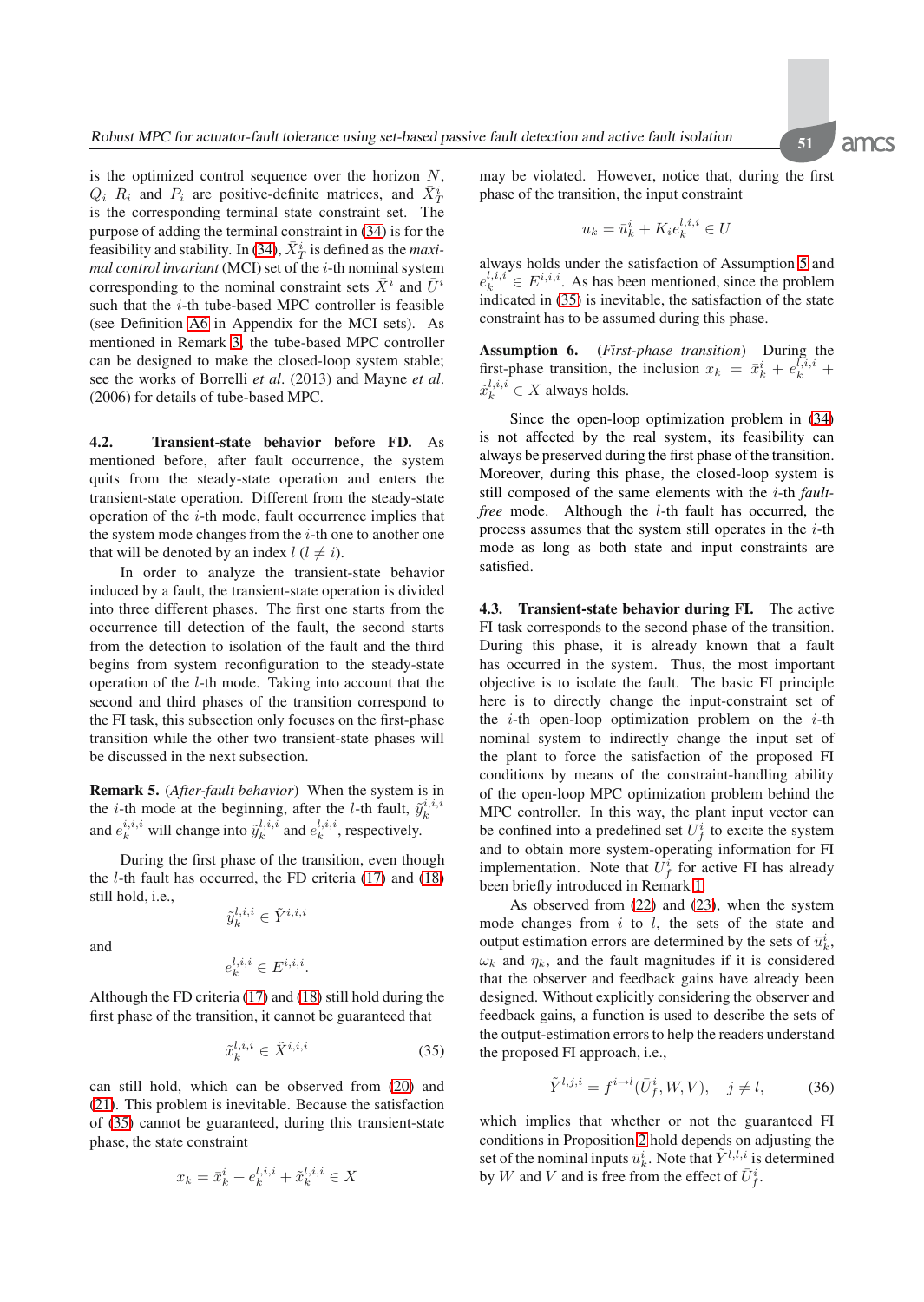# **amcs**

**Assumption 7.** (*Input-constraint set*) In the i-th mode, for all  $i \in \mathbb{I}$ , there exists an input set  $\overline{U}_f^i$  such that the FI conditions proposed in Proposition 2 are satisfied.

Thus, under Assumption 7, at the time instant when a switching from the mode i to l is detected, if  $\bar{u}_k^i$ can always be confined inside the FI input set  $\bar{U}_f^i$  by the open-loop optimisation problem of the  $i$ -th MPC controller, the FI conditions in Proposition 2 can be forced to hold on-line by  $\bar{U}_f^i$ , and then the FI approach proposed in Section 3.3 can be used to isolate the fault. Thus, when the system is in the  $i$ -th mode, the tube-based MPC controller has two objectives:

- Steady-state operation (including the first-phase transition): no fault is detected and the main task is to achieve system performance. Thus, in order to make full use of the potential performance of the system, the input-constraint set  $\bar{U}^i$  is used for the *i*-th open-loop optimization problem.
- Transient-state operation (only the second phase): a fault is detected and the main task is to isolate and reconfigure the system to obtain satisfactory performance even in the presence of the fault. During this stage, the proposed FI approach actively adjusts the input-constraint set of the  $i$ -th open-loop optimization problem from  $\overline{U}^i$  to  $\overline{U}_f^i$  at the FD time  $k_d$  to establish the FI conditions on-line, which is the proposed active FI strategy.

During the second phase of the transition (i.e., the FI process), in addition to guaranteeing the satisfaction of the FI conditions, the feasibility, stability and constraint satisfaction of the controller and system should also be considered. The optimization problem (34) is updated by directly using the nominal state from the nominal prediction model. The nominal states are generated by the nominal prediction model free from the effect of the real system. Thus, as long as the  $i$ -th open-loop optimization problem can be designed to be feasible, the feasibility feature of the optimization can be preserved during the whole FI process if the constraints  $X$  and  $U$  are not considered. Since the set of the nominal input vectors of the  $i$ -th nominal system is adjusted for FI, the feasibility of the  $i$ -th optimization problem should be preserved by using a new pair of constraint sets.

Thus, during the FI process, except that the input constraint of (34) is switched from  $\overline{U}^i$  to  $\overline{U}^i_f$  to establish the FI conditions on-line, the state and terminal constraints are accordingly switched from  $\bar{X}^i$  to  $\bar{X}^i_f$ and  $\bar{X}_T^i$  to  $\bar{X}_T^i$ , respectively. The set  $\bar{X}_T^i$  is the state-constraint set of (34) for the FI process and  $\overline{X}_{fq}$ T is a *control invariant* (CI) set of the *i*-th nominal system corresponding to  $\bar{u}_k^i \in \bar{U}_f^i$  and  $\bar{x}_k^i \in \bar{X}_f^i$ . The sets  $\bar{U}_f^i$  and

 $\bar{X}_f^i$  are a pair of designing parameters used to guarantee FI and constraint satisfaction in this FTC scheme.

**Remark 6.** (*Transient constraint satisfaction*) During the FI process, from mode i to l,  $\overline{U}_f^i \oplus K_i e_k^{l,i,i} \in U$  and  $\bar{X}_f^i \oplus e_k^{l,i,i} \oplus \tilde{x}_k^{l,i,i} \in X$  should hold such that the hard input and state constraints are not violated, which is the precondition of the proposed FTC scheme and is used to ensure the availability of the tube-based MPC technique. The satisfaction of this condition can be affected by system dynamics, faults,  $\bar{U}_f^i$  and  $\bar{X}_f^i$ . This means that a proper pair of  $\bar{U}_f^i$ , and  $\bar{X}_f^i$  should be designed to guarantee the effectiveness of the proposed FI strategy.

Based on the explanation of Remark 6, in order to ensure the availability of the proposed FTC scheme, Assumption 8 is further made.

**Assumption 8.** (*Transient constraint sets*) There exists a pair of  $\overline{U}_f^i$  and  $\overline{X}_f^i$  such that the constraints  $u_k \in U$  and  $x_k \in X$  are not violated during the whole FI phase.

Notice that the selection of the pair  $(u_k \in U$  and  $x_k \in X$ ) plays an important role in the proposed FTC scheme. Since the methodological procedure of selecting that pair is out of the scope of this paper,  $\bar{U}_f^i$  and  $\bar{X}_f^{\bar{i}}$ have been selected by trial and error towards a suitable operation of the proposed approach. During the FI task, in addition to constraint satisfaction, the feasibility and stability of the  $i$ -th open-loop optimization problem with a new pair of constraint sets should be guaranteed as well. Based on the optimization (34), to guarantee its feasibility, the nominal states generated from the nominal system internal model inside its terminal state constraints should always be confined in the MCI set. Thus, at the FD time  $k_d$ , when switching the constraints of the *i*-th open-loop optimization problem for active FI, the nominal state  $\bar{x}_{k_d}^i$ should be considered for the sake of feasibility.

**Proposition 3.** (Transient-state feasibility) *During FI, if*  $\bar{x}_k^i \in \bar{X}_{fT}^i$  holds at time instant k, (34) will be always *feasible at the next time instants.*

*Proof.* Since  $\overline{X}_{f}^{i}$  is a CI set of the *i*-th nominal system under the constraint sets  $\bar{U}_f^i$  and  $\bar{X}_f^i$  and the *i*-th optimisation problem is open-loop,  $\bar{x}_k^i \in \bar{X}_{fT}^{\hat{i}}$  implies the feasibility of the optimization problem at all the next time instants according to the definition of the CI sets.

For the proposed FI strategy, the constraint sets of i-th open-loop optimization should be adjusted for FI implementation at the FD time  $k_d$ . Thus, based on Proposition 3, the following strategy is proposed to guarantee the feasibility of the MPC controller during FI:

• If  $\bar{x}_{k_d}^i \in \bar{X}_{fT}^i$ , (34) is always feasible during the FI process according to Proposition 3.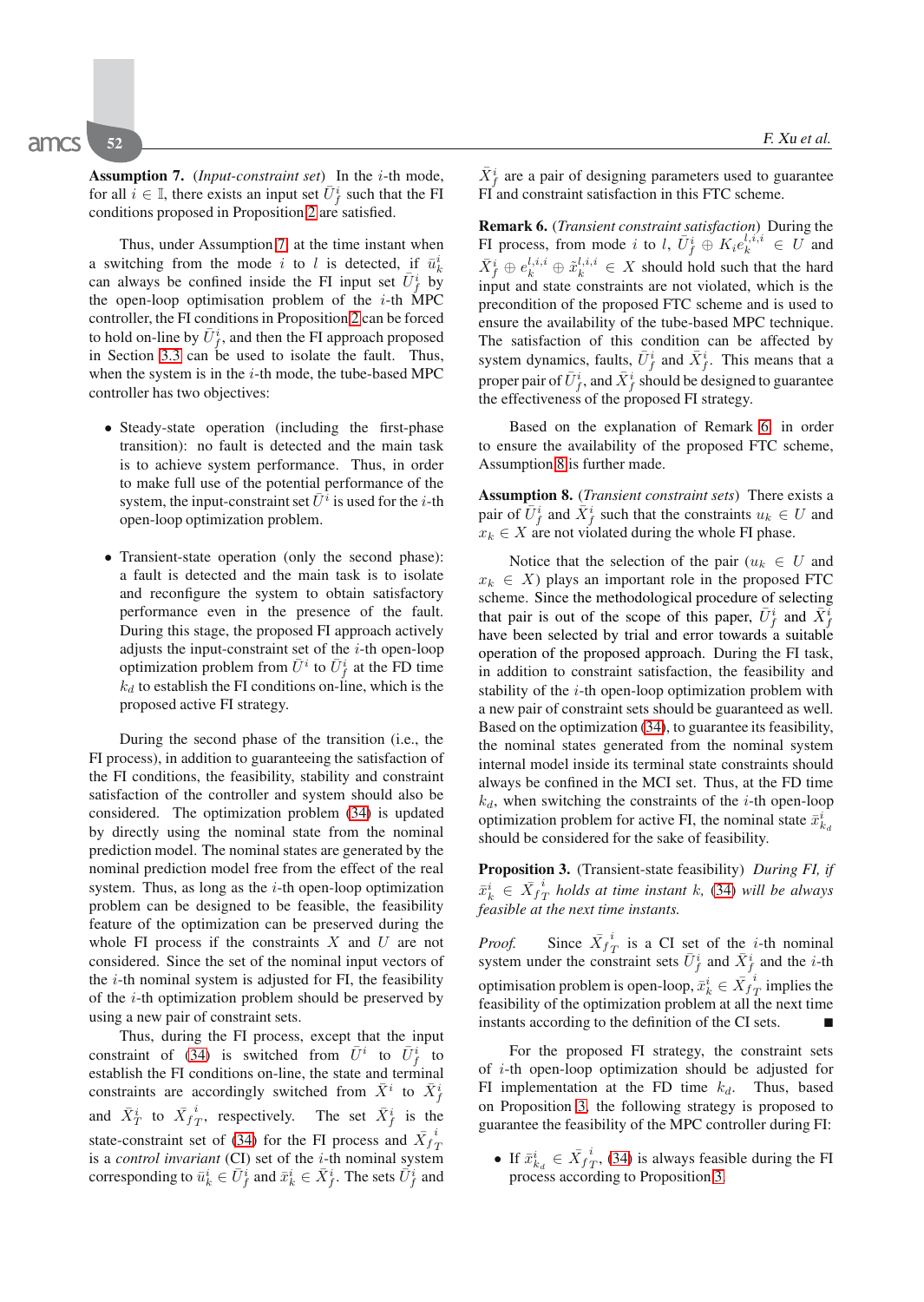• If  $\bar{x}_{k_d}^i \notin \bar{X_f}^i_T$ , the center of  $\bar{X_f}^i_T$  is used to update (34) to guarantee feasibility at time instant  $k_d$ . For  $k > k_d$ , at one time instant  $k*,$  if  $\bar{x}_{k^*}^i \in \bar{X}_{fT}^i$ , the feasibility of (34) can always be guaranteed for all  $k > k^*$ . Otherwise, the center of  $\overline{X}_{f}^{i}$  is still used to update (34) till the inclusion  $\bar{x}_k^i \in \bar{X}_{fT}^{\bar{i}_i}$  is satisfied at one time instant  $k>k_d$ .

The aforementioned strategy to guarantee feasibility comes from a practical viewpoint. Moreover, since set operation and representation are based on zonotopes,  $\bar{X}_{fq}^i$ T should also be a zonotope and its center can always be obtained to update the open-loop optimization problem as a remedial measure.

During the second phase of the transition, the feasibility of both the open-loop optimization and constraint satisfaction problems can be guaranteed by using the aforementioned method. However, another important aspect of the proposed FTC scheme is the stability of the closed-loop scheme. Generally, to guarantee this feature, two points should be considered: the stability of the closed-loop dynamics, which can be guaranteed by Remark 3, and the feasibility and stability of the open-loop optimization problem (34), which can be guaranteed by using the terminal-state constraint and selecting suitable control parameters as shown in (34). Particularly, this paper follows the procedure presented by Mayne *et al*. (2006) in order to design a stabilizing tube-based MPC controller.

**4.4. Transient-state behavior after FI.** In the FTC scheme, when a fault is isolated at time instant  $k_i$ , at the same time the system should be reconfigured with a different tube-based MPC controller that corresponds to this new mode. After the controller adjusting, the FTC scheme will face the same feasibility problem as during the second phase of the transition: it is assumed that the  $l$ -th actuator mode is isolated. Thus, the  $l$ -th tube-based MPC controller with the corresponding input and state constraints should be used, the l-th observer is employed to obtain the state estimation, and the  $l$ -th nominal system is used to generate the nominal states for the l-th open-loop optimization problem.

In order to guarantee feasibility after system reconfiguration, two methods are proposed. The first one is similar to the second-phase transition, which uses the center of  $\bar{X}_T^l$  to update the *l*-th open-loop optimization problem at one time instant when

$$
\bar{x}_k^l \in \bar{X}_T^l.
$$

The second method is to use a state value  $\bar{x}_{k_i}^l \in$  $\bar{X}_T^l$  to initialize the *l*-th nominal system and open-loop optimization at the FI time instant  $k_i$ . With either of the two methods, according to Proposition 3, the feasibility

of the l-th open-loop optimization problem can always be preserved after reconfiguration. Additionally, the system can also keep being stable during this phase.

During this third-phase transition, except for the feasibility, stability and constraint satisfaction, a right restart of the FD mechanism still needs to be guaranteed. After system reconfiguration, the closed-loop system is operating in the  $l$ -th mode. Thus, the restarting of the FD mechanism should be considered to monitor the mode-switching behavior in this new mode. However, since in the FTC scheme the implementation of FD is based on invariant sets, if the FD mechanism is simultaneously restarted when the system is reconfigured, it is possible that the FD strategy creates false FD alarms. This situation will appear if the signals  $\tilde{y}_k^{l,l,l}$  and  $e_k^{l,l,l}$  do not enter into their respective sets  $\tilde{Y}^{l,l,l}$  and  $E^{l,l,l}$ . This implies that, for the sake of right restarting, it should be guaranteed that all signals  $\tilde{y}_k^{l,\tilde{l},l}$  and  $e_k^{l,l,\tilde{l}'}$  have already entered into their respective sets.

In this paper, there are also two methods to avoid false FD alarms. The first one is to set a waiting time; as long as this waiting time is sufficiently long, after the waiting time, the signals can enter into their sets and the restarting of the FD mechanism can be done in the right way. In the second one after reconfiguration,

$$
\tilde{y}_k^{l,l,l} \in \tilde{Y}^{l,l,l} \text{ and } e_k^{l,l,l} \in E^{l,l,l}
$$

are tested until at a time instant both inclusions hold. Then, at this time instant, the FD mechanism is restarted in the new operating mode to avoid false FD alarms.

**Remark 7.** (*Waiting time*) The waiting time can be arbitrarily defined as long as it can assure right restarting of the FD mechanism such that the aforementioned false FD alarms can be avoided. However, it is better to define the waiting time with a proper length based on the settling time of the system.

**4.5. Fault-tolerant control procedure.** In previous sections, the FDI and FTC approaches have been introduced in detail. In this subsection, the key point is to make a brief summary for the proposed FTC scheme, which is presented as follows:

- It is assumed that the system is in a steady state of the i-th mode. The FD task consists in real-time testing whether or not  $(17)$  or  $(18)$  is violated. If no violation is detected, it is considered that the system is still in the i-th mode. Otherwise, it is implied that a fault has occurred in the system.
- Once a fault is detected at time instant  $k_d$ , the active FI approach will be started up to isolate the fault by adjusting the constraints of (34) from  $\bar{X}^i$ ,  $\bar{U}^i$  and  $\overline{X}^i_T$  to  $\overline{X}^i_f$ ,  $\overline{U}^i_f$  and  $\overline{X}^i_{fT}$ , respectively, to satisfy the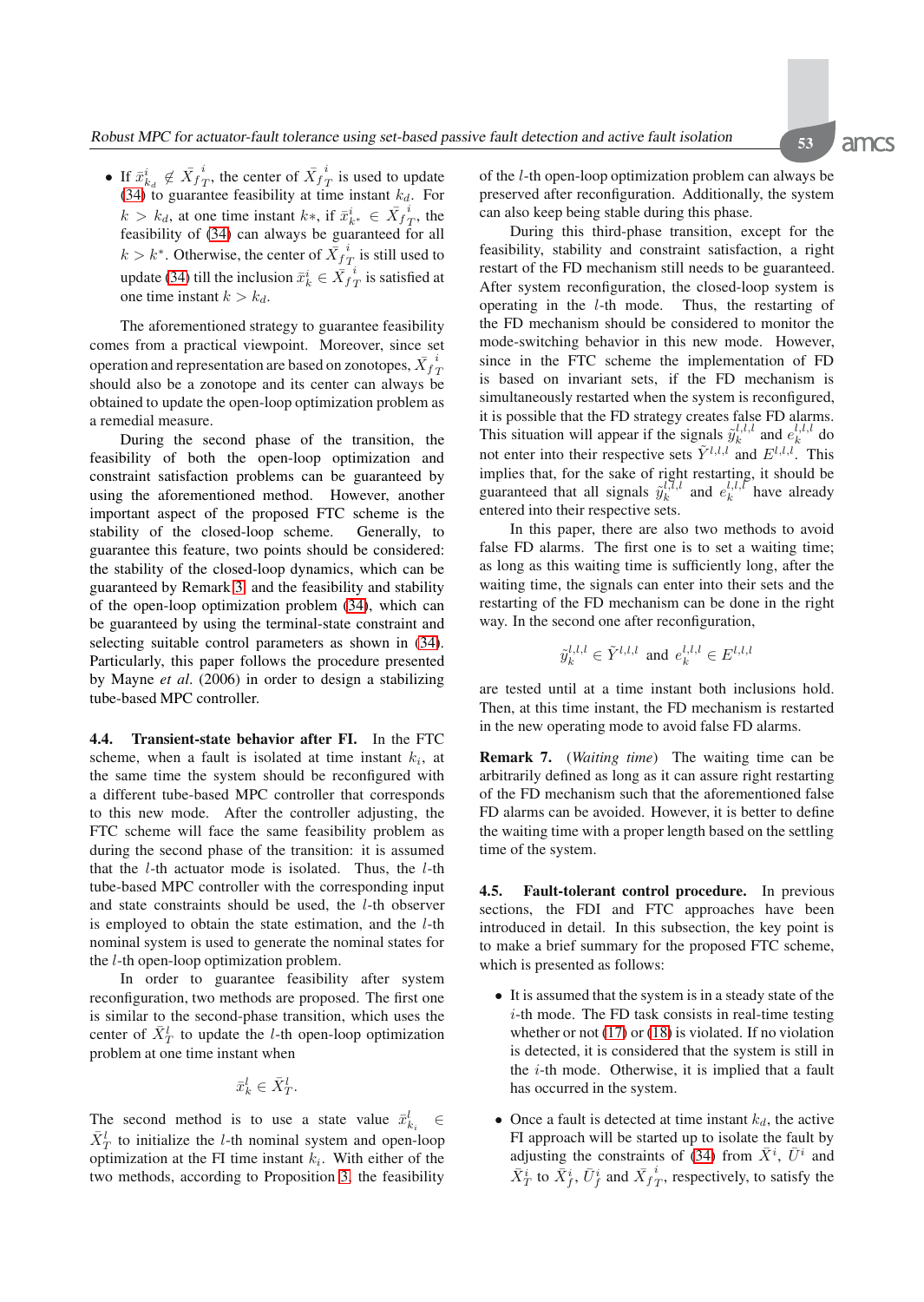

Fig. 2. Flow chart of FTC.

FI conditions on-line. Notice that the corresponding methods to guarantee the feasibility should be used during this phase.

- Simultaneously, at  $k = k_d$ , p output-estimation-error tubes (26) are initialized by using initial sets constructed by (31). For each tube, (29) is tested in real time. Whenever a tube violates (29), the index of this tube is removed from the fault candidates until there is one and only one tube left, which implies that the fault is isolated and that the index of this tube indicates the fault.
- Once the fault is isolated (it is assumed that the fault is indexed by  $l$ ), the  $l$ -th observer, the  $l$ -th tube-based MPC controller and the  $l$ -th state-input pair are selected to reconfigure the system (now the constraint sets should be  $\overline{X}_f^l$ ,  $\overline{U}_f^l$  and  $\overline{X}_f^l$  for the new MPC controller, respectively). Notice that the corresponding methods to guarantee the feasibility of the l-th open-loop optimization and the right restarting of the FD mechanism should be used.
- After the system enters the steady state of the *l*-th mode, the whole working procedure of the proposed scheme will be revisited to monitor this new mode and the control objective is to regulate the system around the corresponding setpoint.

To further help the readers understand the the approach proposed in this paper, a flow chart describing the FTC procedure is presented in Fig. 2, where the whole procedure is divided into five steps: *FI conditions, fault detection, active fault isolation, fault-tolerant control* and *steady-state operation*.

#### **5. Illustrative example**

A two-tank system taken from the work of Steffen (2005), shown in Fig. 3, is used as an example to illustrate the proposed FTC scheme. The mathematical model of this two-tank system can be found in the work of Osella *et al*.



Fig. 3. Two-tank system.

(2015). With a sampling time of 0.01 s, the dynamics of the system can be represented in discrete-time form as

$$
x_{k+1} = A_d x_k + B_d F_i u_k + E_d \omega_k, \qquad (37a)
$$

$$
y_k = C_d x_k + \eta_k, \qquad (37b)
$$

with

$$
A_d = \begin{bmatrix} 0.975 & 0 \\ 0.025 & 0.975 \end{bmatrix}, \t C_d = \begin{bmatrix} 1 & 0 \\ 0 & 1 \end{bmatrix},
$$
  
\n
$$
B_d = \begin{bmatrix} 0.1 & -0.05 \\ 0 & 0.05 \end{bmatrix}, \t E_d = \begin{bmatrix} 0.1 & 0 \\ 0 & 0.1 \end{bmatrix},
$$

where  $F_i$  is used to model the actuator status (healthy or faulty), and it is further assumed that  $|\omega|$  $\begin{bmatrix} 0.001 & 0.001 \end{bmatrix}^T$  and  $|\eta| \leq \begin{bmatrix} 0.001 & 0.001 \end{bmatrix}^T$ .

In this case study, faults in actuators are considered. In total, there are three actuator modes taken into account, i.e.,  $F_0$  (healthy mode),  $F_1$  (a fault in the first actuator), and  $F_2$  (a fault in the second actuator):

$$
F_0 = \begin{bmatrix} 1 & 0 \\ 0 & 1 \end{bmatrix}, \quad F_1 = \begin{bmatrix} 0.5 & 0 \\ 0 & 1 \end{bmatrix}, \quad F_2 = \begin{bmatrix} 1 & 0 \\ 0 & 0.5 \end{bmatrix}.
$$

The water levels of the two tanks should vary within a range because of the physical limitations. Moreover, actuators also have a limited range of operation. Thus, the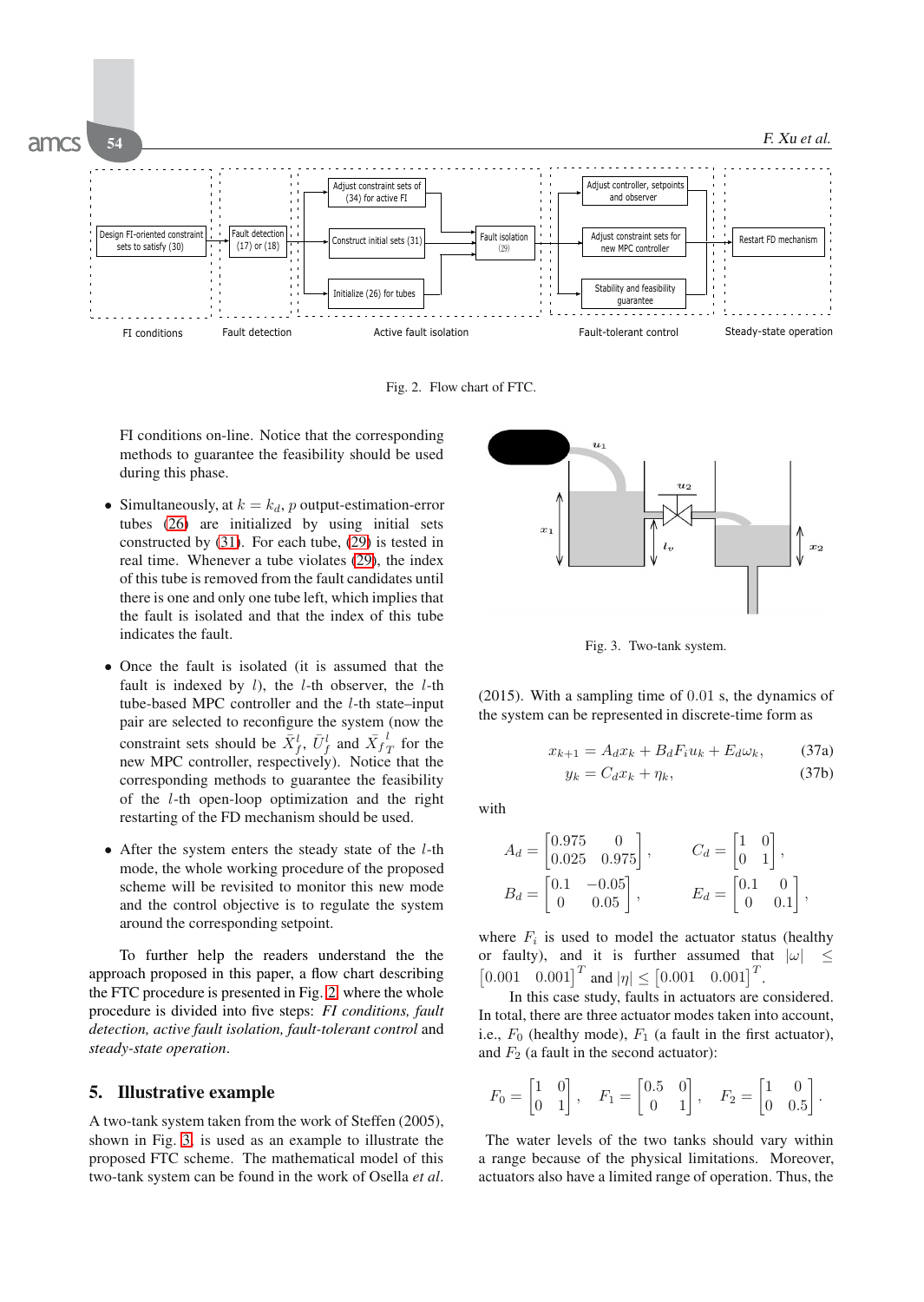

Fig. 4. After-fault sets with active FI.

system state and input constraints describing the limits of water levels and valves are set as

$$
U = \left\{ u : \begin{bmatrix} -1 \\ -1 \end{bmatrix} \le u \le \begin{bmatrix} 1 \\ 1 \end{bmatrix} \right\},
$$

$$
X = \left\{ x : \begin{bmatrix} -1 \\ -1 \end{bmatrix} \le x \le \begin{bmatrix} 1 \\ 1 \end{bmatrix} \right\}.
$$

Based on (37), three observers with the form (8) are designed, each matching one actuator mode. With no loss of generality, the same poles are defined for the three observers for simplicity, i.e.,  $p = [0.2, 0.1]^T$ . Thus, the three designed observer gains are

$$
L_0 = L_1 = L_2 = \begin{bmatrix} 0.775 & 0 \\ 0.025 & 0.875 \end{bmatrix}.
$$

Accordingly, three tube-based MPC controllers corresponding to the three modes are designed to control the system, whose feedback gains are designed as

$$
K_0 = \begin{bmatrix} -0.7913 & -0.3189 \\ 0.2199 & -0.4766 \end{bmatrix},
$$
  
\n
$$
K_1 = \begin{bmatrix} -0.6727 & -0.3012 \\ 0.3532 & -0.4109 \end{bmatrix},
$$
  
\n
$$
K_2 = \begin{bmatrix} -0.8097 & -0.3052 \\ 0.1161 & -0.3142 \end{bmatrix}.
$$

In this example, the output setpoints for the three actuator modes are given as

$$
y_0^* = y_1^* = y_2^* = \begin{bmatrix} 0.1\\ 0.05 \end{bmatrix}.
$$

Associated with these output setpoints, the state and input setpoint pairs are

$$
x_0^* = \begin{bmatrix} 0.1 \\ 0.05 \end{bmatrix}, \quad u_0^* = \begin{bmatrix} 0.0125 \\ -0.025 \end{bmatrix},
$$
  
\n
$$
x_1^* = \begin{bmatrix} 0.1 \\ 0.05 \end{bmatrix}, \quad u_1^* = \begin{bmatrix} 0.025 \\ -0.025 \end{bmatrix},
$$
  
\n
$$
x_2^* = \begin{bmatrix} 0.1 \\ 0.05 \end{bmatrix}, \quad u_2^* = \begin{bmatrix} 0.0125 \\ -0.05 \end{bmatrix}.
$$

In this example, two fault scenarios are considered, each one corresponding to one actuator fault:

- Scenario 1: from time instants 1 to 75, the system is healthy, and from 76 to 150, the first actuator fault occurs.
- Scenario 2: from time instants 1 to 75, the system is healthy, and from 76 to 150, the second actuator fault occurs.

For these two scenarios, after a fault occurrence, a pair of active FI input and state sets need to be designed



Fig. 5. After-fault sets without active FI.

amcs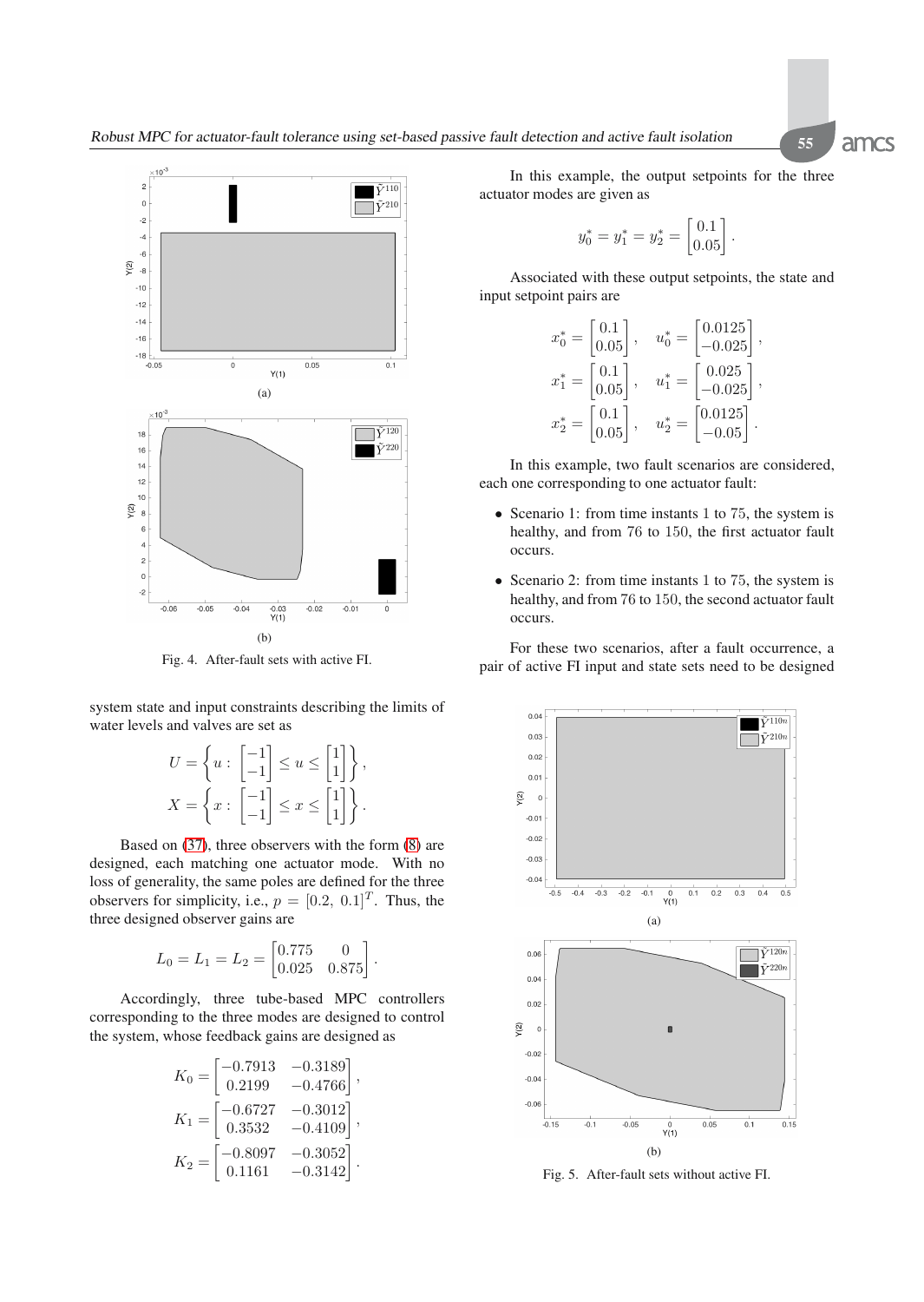amcs

for the nominal MPC optimization problem of the healthy tube-based MPC controller, which are presented as

$$
\bar{U}_f^0 = \left\{ u : \begin{bmatrix} 0.2 \\ 0.2 \end{bmatrix} \le u \le \begin{bmatrix} 0.4 \\ 0.4 \end{bmatrix} \right\},\
$$

$$
\bar{X}_f^0 = \left\{ x : \begin{bmatrix} -0.973 \\ -0.9306 \end{bmatrix} \le x \le \begin{bmatrix} 0.973 \\ 0.9306 \end{bmatrix} \right\}.
$$

**Remark 8.** (*State-input sets for active FI*) The set pair  $\bar{U}_f^0$  and  $\bar{X}_f^0$  is not unique. If only the implementation of FI is considered, any set pair that satisfies the proposed FI conditions can be used for active FI.

With no loss of generality, only scenarios from healthy to faulty are considered to illustrate this FTC scheme. Thus, corresponding to  $\bar{U}_f^0$ , the after-fault sets of output-estimation errors of the two actuator-fault modes switched from the healthy mode can be constructed, which are shown in Fig. 4. The figure shows that the active FI set  $\bar{U}_{f}^{0}$  can satisfy the guaranteed FI conditions in Proposition 2. This implies that, after detection of either of the two faults, it is guaranteed that the fault can be isolated by using the proposed FI approach.

For comparison, Fig. 5 demonstrates the after-fault sets without active FI. In this case, the after-fault output-estimation-error sets from the healthy mode should be constructed by using the input set  $\bar{U}^0$  that can be computed by (32). In Fig. 5, the sets  $\tilde{Y}^{110n}$  and  $\tilde{Y}^{220n}$ are relatively small, and this shows that if the proposed active FI strategy is not used, it cannot be guaranteed to isolate the faults after FD.

Note that, in Figs. 4 and 5, the sets  $\tilde{Y}^{110}$ ,  $\tilde{Y}^{210}$ ,  $\tilde{Y}^{220}$ ,  $\tilde{Y}^{110n}$ ,  $\tilde{Y}^{210n}$  and  $\tilde{Y}^{220n}$  are outer-bounding interval hulls of the corresponding invariant sets for simplicity of computation, which do not affect the checking of the proposed FI conditions.

**Remark 9.** (*Notation*) In Figs. 6–11, we employ symbols  $E^{000}(l)$ ,  $e_k^{i00}(l)$ ,  $\tilde{Y}^{000}(l)$ ,  $\tilde{y}_k^{i00}(l)$ ,  $\tilde{Y}_k^{111}(l)$ ,  $\tilde{Y}_{k}^{222}(l)$ ,  $\tilde{y}_{k}^{i10}(l)$ ,  $\tilde{y}_{k}^{i20}(l)$  and  $y(l)$ ,  $u(l)$  to denote the *l*-th components of  $E^{0,0,0}, e^{i,0,0}_k, \tilde{Y}^{0,0,0}, \tilde{y}^{i,0,0}_k, \tilde{Y}^{1,1,1}_k, \tilde{Y}^{2,2,2}_k$  $\tilde{y}_k^{i,1,\overline{0}}, \tilde{y}_k^{i,2,0}, y$  and u, respectively. Since the output matrix is the identity matrix, the figure of system states is omitted here for simplicity.

For the first fault scenario, the FD results are shown in Fig. 6, where  $\tilde{y}_{86}^{i00}(1) \not\in \tilde{Y}^{000}(1)$  indicates that a fault is detected at this time instant. Thus, the proposed active FI process is activated at the time instant  $k = 86$ . Furthermore, it is obtained that  $\tilde{y}_{87}^{i10} \in \tilde{Y}_{87}^{111}$  and  $\tilde{y}_{87}^{i20} \notin$  $\tilde{Y}_{87}^{222}$  hold, which implies that the fault in the first actuator has occurred. Then the whole system is reconfigured to tolerate the fault. Accordingly, the inputs and outputs of Scenario 1 are presented in Fig. 8, which shows that the proposed FTC scheme can tolerate this fault with



Fig. 6. FD of Fault 1.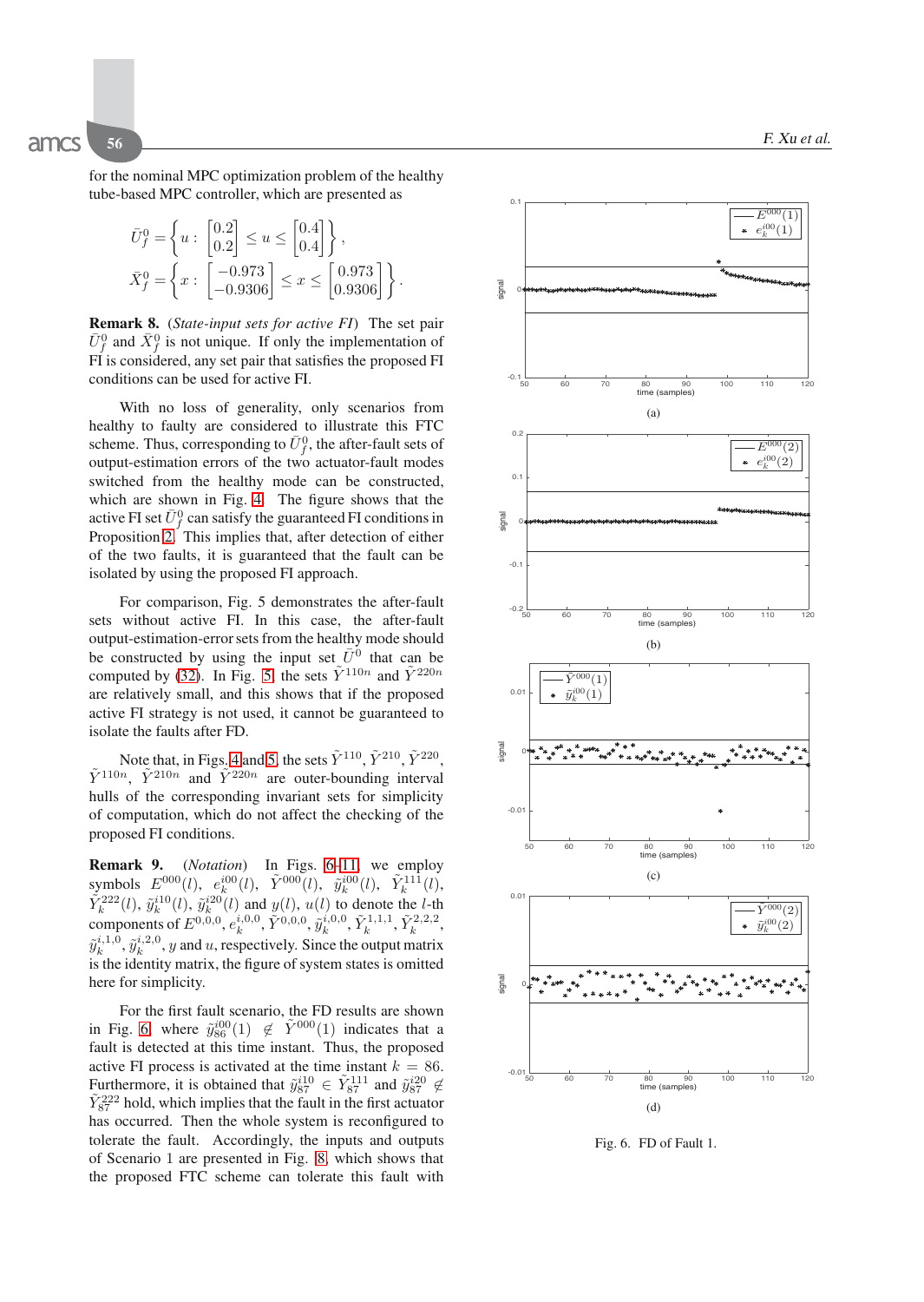

Fig. 7. FI of Fault 1.

satisfactory performance. Moreover, all the constraints can be well satisfied during the whole process.

For the second scenario, the simulation results are shown in Figs. 9–11. In Fig. 9, it is shown that an actuator fault is detected at time instant  $k = 80$  because  $\tilde{y}_{80}^{i00}(1) \notin$  $\tilde{Y}^{000}(1)$  is detected. Thus, at the FD time  $k = 80$ , the active FI process is started as seen in Fig. 10. Similarly, in Fig. 10,  $\tilde{y}_k^{i10}$  and  $\tilde{y}_k^{i20}$  correspond to the first and second observers, respectively. It can be observed that  $\tilde{y}_{81}^{i10} \notin$  $\tilde{Y}_{81}^{111}$  and  $\tilde{y}_{81}^{i20} \in \tilde{Y}_{81}^{222}$  hold, which implies that the second actuator fault is isolated at time instant  $k = 81$ . Once the second fault is isolated, the system is reconfigured by the corresponding MPC controller and state–input setpoint pair. The results in Fig. 11 show that, although the output performance has a slight degradation, the AFTC strategy can generally obtain satisfactory performance and the constraints are always well satisfied.

**Remark 10.** (*Restarting of the FD mechanism*) In order to avoid false fault alarms, whenever the system is reconfigured, a waiting time of 20 sampling times is set. During the waiting time, the FD mechanism is frozen till this period elapses. Then the FD mechanism is restarted again to monitor a new mode.



Fig. 8. System outputs and inputs of Scenario 1.

#### **6. Conclusions**

In this paper, an actuator FTC scheme combining tube-based MPC and set-theoretic FDI was proposed. In the scheme, FD is passive by using invariant sets and FI is active by relying on MPC and tubes, which is the most important contribution of this paper. The use of tube-based MPC and set-theoretic FDI is interesting because of their relatively low computational complexity, FDI robustness and their proper combination to implement the proposed active FI strategy. Thus, the proposed FTMPC scheme owns robust FDI performance, low computational complexity and less conservative FI conditions. The key idea of this FTC scheme consists in designing the input and state sets for active FI. In this paper, these sets are chosen by off-line trial and error as a pragmatic method, which can be improved if a systematic designing method can be proposed for the input and state FI sets in the future.

It should be emphasized that the proposed FTC scheme cannot detect all faults. Thus, for undetectable faults, the PFTC ability of this scheme can still tolerate them to some extent even though a possible degree of performance degradation may appear. Due to tube-based MPC, the advantages of the proposed FTC scheme consist in its relatively simple structure and less conservative active FI. In the future, the authors will focus on designing

amcs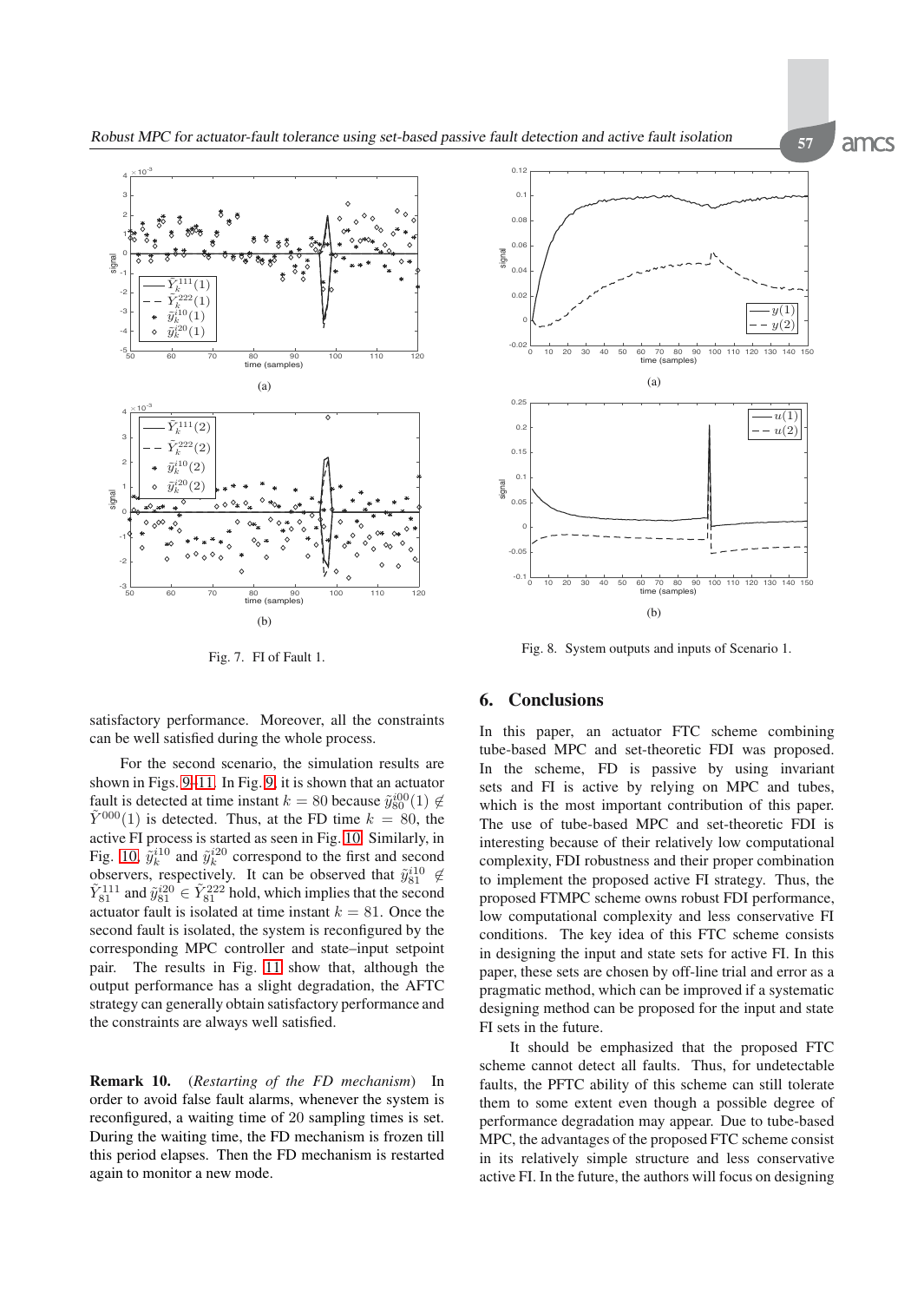

Fig. 9. FD of Fault 2.



Fig. 10. FI of Fault 2.

state–input-constraint sets to further improve this FTC scheme.

## **Acknowledgment**

This work was supported by the DGR of Generalitat de Catalunya (SAC group ref. 2014/SGR/0375), the Spanish projects ECOCIS (ref. DPI2013-48243-C2-1-R) and HARCRICS (ref. DPI2014-58104-R), the China Scholarship Council (CSC), the Automatic Control Department of Supélec and CNRS-Supélec, France.

#### **References**

- Alamo, T., Bravo, J. and Camacho, E. (2005). Guaranteed state estimation by zonotopes, *Automatica* **41**(6): 1035–1043.
- Blanke, M., Kinnaert, M., Lunze, J. and Staroswiecki, M. (2006). *Diagnosis and Fault-Tolerant Control*, Springer-Verlag, Berlin.
- Borrelli, F., Bemporad, A. and Morari, M. (2013). *Predictive Control for Linear and Hybrid Systems*, Model Predictive Control Lab, UC, Berkeley, CA.
- Boskovic, J. and Mehra, R. (2002). Fault accommodation using model predictive methods, *Proceedings of the 2002 American Control Conference, Anchorage, AK, USA*, Vol. 6, pp. 5104–5109.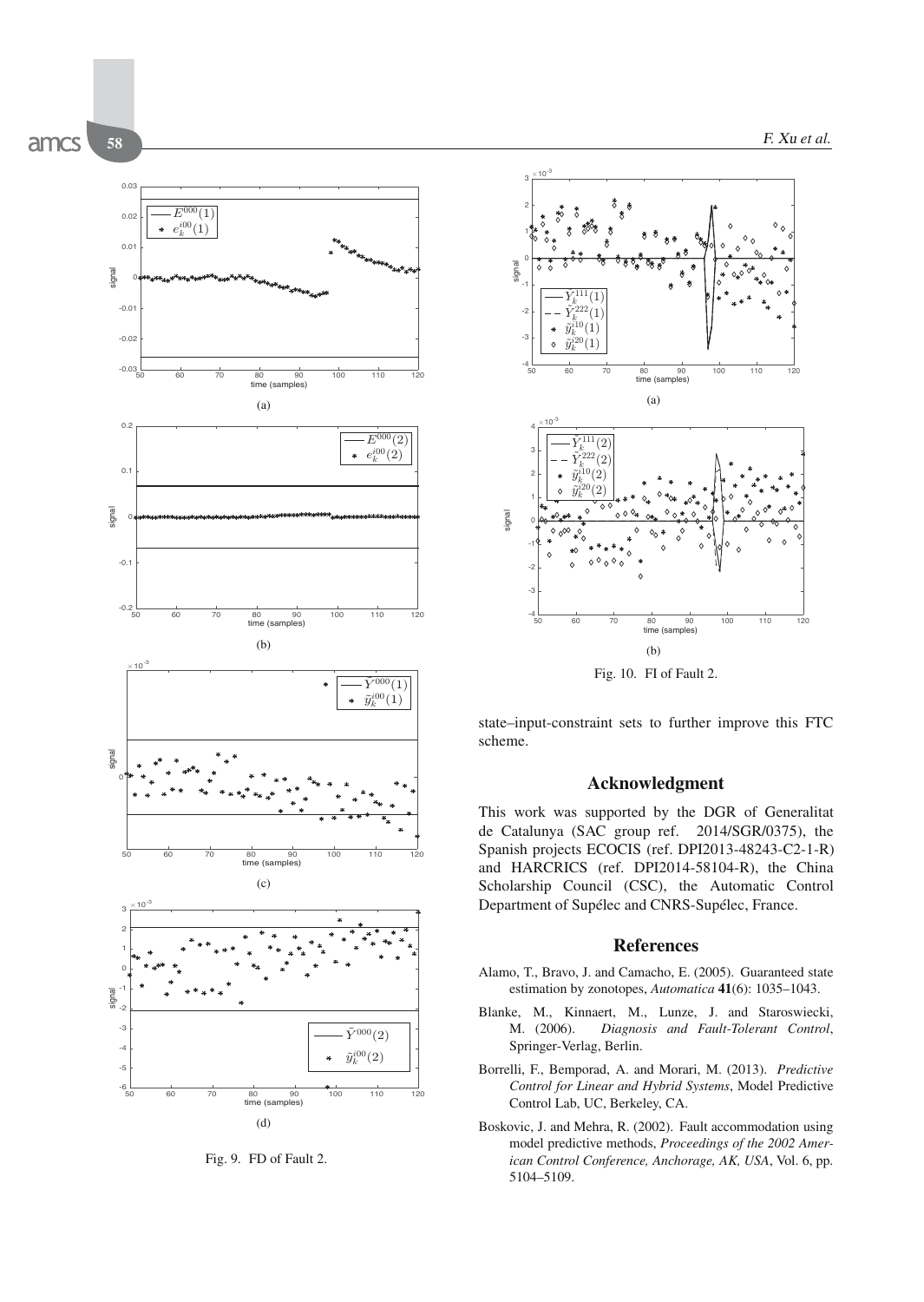

Fig. 11. System outputs and inputs of Scenario 2.

- Hanlon, P. and Maybeck, P. (2000). Multiple-model adaptive estimation using a residual correlation Kalman filter bank, *IEEE Transactions on Aerospace and Electronic Systems* **36**(2): 393–406.
- Jiang, B. and Chowdhury, F. (2005). Fault estimation and accommodation for linear MIMO discrete-time systems, *IEEE Transactions on Control Systems Technology* **13**(3): 493–499.
- Jiang, B., Staroswiecki, M. and Cocquempot, V. (2006). Fault accommodation for nonlinear dynamic systems, *IEEE Transactions on Automatic Control* **51**(9): 1578–1583.
- Kofman, E., Haimovich, H. and Seron, M. (2007). A systematic method to obtain ultimate bounds for perturbed systems, *International Journal of Control* **80**(2): 167–178.
- Kolmanovsky, I. and Gilbert, E. (1998). Theory and computation of disturbance invariant sets for discrete-time linear systems, *Mathematical Problems in Engineering* **4**(4): 317–367.
- Le, V., Stoica, C., Alamo, T., Camacho, E. and Dumur, D. (2013). Zonotope-based set-membership estimation for multi-output uncertain systems, *Proceedings of the 2013 IEEE international Symposium on Intelligent Control (ISIC), Hyderabad, India*, pp. 212–217.
- Maciejowski, J. (1999). Fault-tolerant aspects of MPC, *IEE Two-Day Workshop on Model Predictive Control: Techniques and Applications, London, UK,* pp. 1/1–1/4.
- Mayne, D., Raković, S., Findeisen, R. and Allgöwer, F. (2006). Robust output feedback model predictive control of constrained linear systems, *Automatica* **42**(7): 1217–1222.
- Ocampo-Martinez, C., Doná, J.D. and Seron, M. (2010). Actuator fault-tolerant control based on set separation, *International Journal of Adaptive Control and Signal Processing* **24**(12): 1070–1090.
- Olaru, S., Doná, J.D., Seron, M. and Stoican, F. (2010). Positive invariant sets for fault tolerant multisensor control schemes, *International Journal of Control* **83**(12): 2622–2640.
- Osella, E., Haimovich, H. and Seron, M. (2015). Integration of invariant-set-based FDI with varying sampling rate virtual actuator and controller, *International Journal of Adaptive Control and Signal Processing* **30**(2): 393–411.
- Raimondo, D., Marseglia, G., Braatz, R. and Scott, J. (2013). Fault-tolerant model predictive control with active fault isolation, *Proceedings of the 2013 Conference on Control and Fault-Tolerant Systems (SysTol), Nice, France*, pp. 6567–6572.
- Reppa, V., Olaru, S. and Polycarpou, M.M. (2015). Structural detectability analysis of a distributed sensor fault diagnosis scheme for a class of nonlinear systems, *IFAC-PapersOnLine* **48**(21): 1485–1490.
- Steffen, T. (2005). *Control Reconfiguration of Dynamical Systems*, Springer, Berlin.
- Sun, S., Dong, L., Li, L. and Gu, S. (2008). Fault-tolerant control for constrained linear systems based on MPC and FDI, *International Journal of Information and Systems Sciences* **4**(4): 512–523.
- Xu, D., Jiang, B. and Shi, P. (2012). Nonlinear actuator fault estimation observer: An inverse system approach via a T–S fuzzy model, *International Journal of Applied Mathematics and Computer Science* **22**(1): 183–196, DOI: 10.2478/v10006-012-0014-9.
- Xu, F., Puig, V., Ocampo-Martinez, C., Olaru, S. and Nicolescu, S. (2014). Robust MPC for actuator-fault tolerance using set-based passive fault detection and active fault isolation, *Proceedings of the IEEE Conference on Decision and Control, Los Angeles, CA, USA*, pp. 4959–4964.
- Yang, X. and Maciejowski, J.M. (2015). Fault tolerant control using Gaussian processes and model predictive control, *International Journal of Applied Mathematics and Computer Science* **25**(1): 133–148, DOI: 10.1515/amcs-2015-0010.
- Yetendje, A., Seron, M.M. and Doná, J.A.D. (2011). Robust MPC multicontroller design for actuator fault tolerance of constrained systems, *IFAC Proceedings Volumes* **44**(1): 4678–4683.
- Yetendje, A., Seron, M.M. and De Doná, J.A. (2012). Robust multisensor fault tolerant model-following MPC design for constrained systems, *International Journal of Applied Mathematics and Computer Science* **22**(1): 211–223, DOI: 10.2478/v10006-012-0016-7.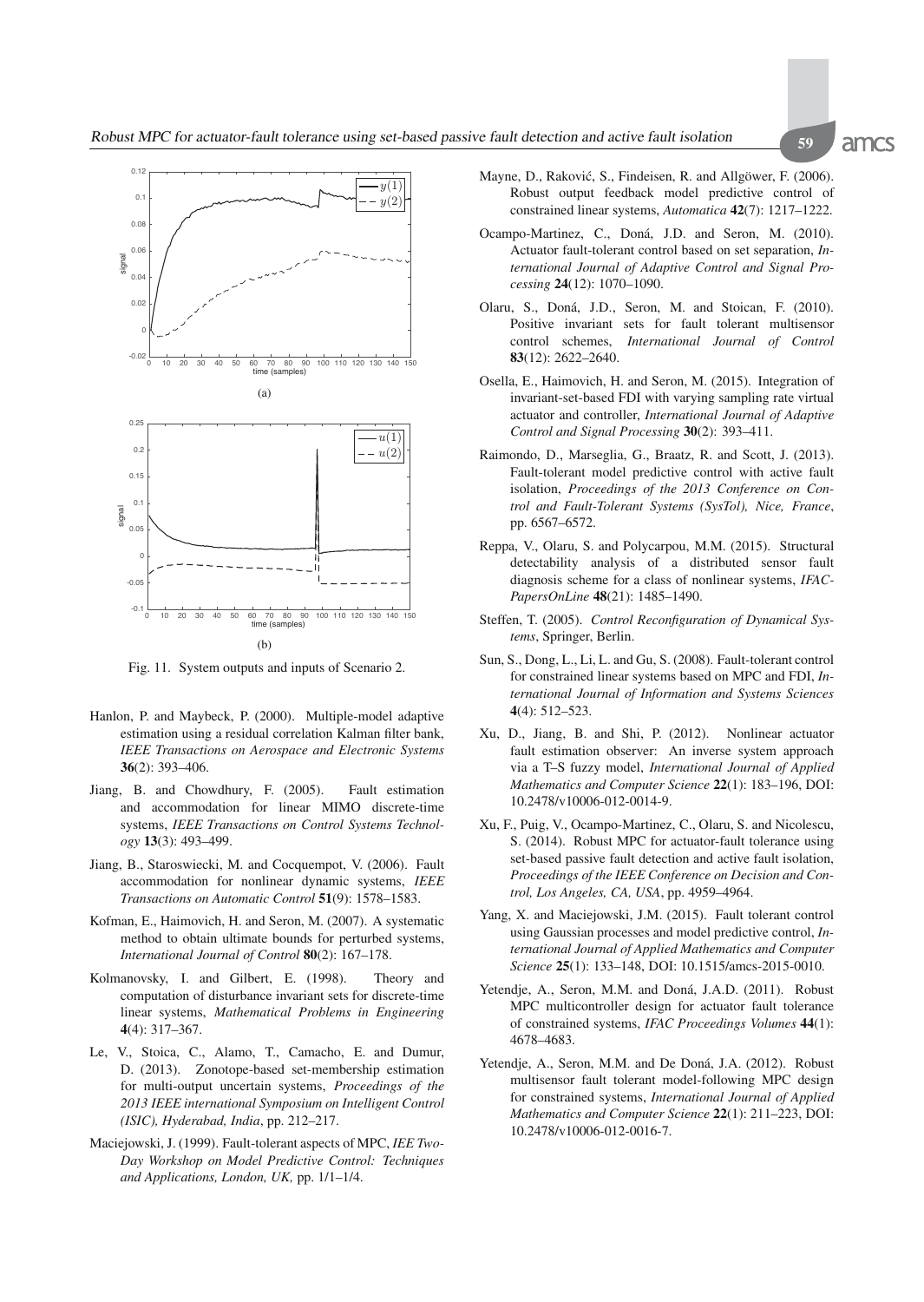

**Feng Xu** received his Bachelor's degree (with honors) in measurement and control technology & instruments from the Northwestern Polytechnical University (NWPU), Xi'an, China, in 2010. In 2014, he obtained his PhD (with honors) in automatic control from the Technical University of Catalonia (UPC), Barcelona, Spain. From January to April 2014, he was a visiting PhD student in Centrale Supélec, Paris, France. Since March 2015, he has been a postdoctoral researcher at

Tsinghua University, China. His research interests include diagnosis and fault-tolerant control.



**Vicenç Puig** received a telecommunications engineering degree in 1993 and a PhD degree in automatic control, vision, and robotics in 1999, both from Universitat Politècnica de Catalunya (UPC). He is a professor at the Automatic Control Department and a researcher at Institut de Robòtica i Informàtica Industrial at UPC. He is the chair of the Automatic Control Department and the head of the research group on advanced control systems at UPC. He has developed im-

portant scientific contributions in the areas of fault diagnosis and fault tolerant control using interval and linear-parameter-varying models with set-based approaches. He has participated in more than 20 European and national research projects in the last decade. He has also led many private contracts with several companies and has published more than 100 journal articles as well as 350 papers in international conference/workshop proceedings. He has supervised over 15 PhD dissertations and more than 40 Master's theses/final projects. He is currently the vice-chair of the IFAC Safeprocess TC Committee 6.4 (2014–2017). He is the chair of the 3rd IEEE Conference on Control and Fault-Tolerant Systems (*Systol 2016*) and the IPC chair of IFAC *Safeprocess 2018*.

**Carlos Ocampo-Martinez** received an electronics engineering degree and an MSc degree in industrial automation, both from Universidad Nacional de Colombia, Campus Manizales, in 2001 and 2003, respectively. In 2007, he received a PhD degree in control engineering from the Technical University of Catalonia (Barcelona, Spain). Since 2011, he has been with UPC, Automatic Control Department (ESAII), as an associate professor of automatic control and model predictive

control. Since 2014, he has also been a deputy director of Institut de Robòtica i Informàtica Industrial (CSIC-UPC), a Joint Research Center of UPC and CSIC. His main research interests include constrained model predictive control, large-scale systems management (partitioning and non-centralized control), and industrial applications (mainly related to the key scopes of water and energy).



**Sorin Olaru** is a professor in Centrale Supélec, a member of the CNRS Laboratory of Signals and Systems and of the INRIA team DISCO (Paris– Saclay University, France). His research interests include optimization-based control design, set-theoretic characterization of constrained dynamical systems as well as numerical methods in control. He is currently involved in research projects related to embedded predictive control, fault tolerant control and time-delay systems.



**Silviu-Iulian Niculescu** received a BSc degree from the Polytechnical Institute of Bucharest, Romania, and MSc and PhD degrees, in automatic control, from INP Grenoble, France, in 1992, 1993 and 1996, respectively. From 1992 to 1997, he was with the University "Politehnic" Bucharest. From 1997 to 2006, he was with the HEUDIASYC (heuristics and diagnosis of complex systems) laboratory, Compiègne, France, as a researcher at CNRS (French National Center

for Scientific Research). In September 2006, he joined L2S (Laboratory of Signals and Systems), Gif-sur-Yvette, where he is currently a research director at CNRS and the head of the laboratory. His research interests include delay systems, robust control, and numerical methods in optimization and their applications to the design of engineering systems.

### **Appendix**

**Definition A1.** (*Zonotopes*) An r-order zonotope Z is defined as  $Z = g \oplus H\mathbb{B}^r$ , where g and H are its center and segment matrix (or generator matrix), respectively.

**Definition A2.** (*Interval hull*) The interval hull  $\Box Z$  of a zonotope  $Z = q \oplus H\mathbb{B}^r \subset \mathbb{R}^n$  is the smallest box containing  $Z$ , i.e.,

$$
\Box Z = \{x : |x_i - g_i| \le ||H_i||_1\},\
$$

where  $H_i$  is the *i*-th row of H,  $x_i$  and  $q_i$  are the *i*-th components of  $x$  and  $q$ , respectively.

**Property A1.** (*Minkowski sum of zonotopes*) Given two zonotopes  $Z_1 = g_1 \oplus H_1 \mathbb{B}^{r_1} \subset \mathbb{R}^n$  and  $Z_2 = g_2 \oplus$  $H_2 \mathbb{B}^{r_2} \subset \mathbb{R}^n$ ,  $Z_1 \oplus Z_2 = (g_1 + g_2) \oplus [H_1 \quad H_2] \mathbb{B}^{r_1 + r_2}$ .

**Property A2.** (*Multiplication of zonotopes*) Given a zonotope  $Z = g \oplus H \mathbb{B}^r \subset \mathbb{R}^n$  and a suitable matrix K,  $KZ = Kq \oplus KH \mathbb{B}^r$ .

**Property A3.** (*Reordering of zonotopes*) Given a zonotope  $Z = g \oplus H \mathbb{B}^r \subset \mathbb{R}^n$  and an integer s (with  $n < s < r$ ), denote by  $\hat{H}$  the matrix resulting from the reordering of the columns of the matrix  $H$  in decreasing Euclidean norm.  $Z \subseteq g \oplus [\hat{H}_T \ Q] \mathbb{B}^s$  where  $\hat{H}_T$  is obtained from the first  $s - n$  columns of the matrix  $\hat{H}$  and  $Q \in \mathbb{R}^{n \times n}$  is a diagonal matrix whose elements satisfy  $Q_{ii} = \sum_{j=s-n+1}^{r} |\hat{H}_{ij}|, i = 1, ..., n.$ 

**Property A4.** (*Intersection of a zonotope and a strip*) Given a zonotope  $Z = g \oplus H \mathbb{B}^r \subset \mathbb{R}^n$ , a strip  $S =$  ${x \in \mathbb{R}^n \mid |cx - d| \leq \sigma}$  and a vector  $\lambda \in \mathbb{R}^n$ , then  $Z \cap S \subseteq \hat{Z}(\lambda) = \hat{g}(\lambda) \oplus \hat{H}(\lambda)\mathbb{B}^{r+1}$  holds, where  $\hat{g}(\lambda) = g + \lambda(d - cg)$  and  $\hat{H}(\lambda) = [(I - \lambda c)H \quad \sigma \lambda].$ 

**Property A5.** (*Intersection of a zonotope and a polytope*) Given a matrix  $\Lambda \in \mathbb{R}^{n \times m}$ , a zonotope  $Z = g \oplus H \mathbb{B}^r$ , and an H-polytope  $P = \{x \in \mathbb{R}^n : |Cx - d| \leq$  $[\phi_1, \phi_2, \ldots, \phi_m]^T$ , with  $C \in \mathbb{R}^{m \times n}$ ,  $d \in \mathbb{R}^m$ ,  $\phi_i \in \mathbb{R}_+$  $(i = 1, 2, \ldots, m)$ , define a vector  $\hat{g}(\Lambda) = g + \Lambda(d - Cg)$ and a matrix  $\hat{H}(\Lambda) = [(I - \Lambda C)H \Lambda \Phi]$ , with a diagonal